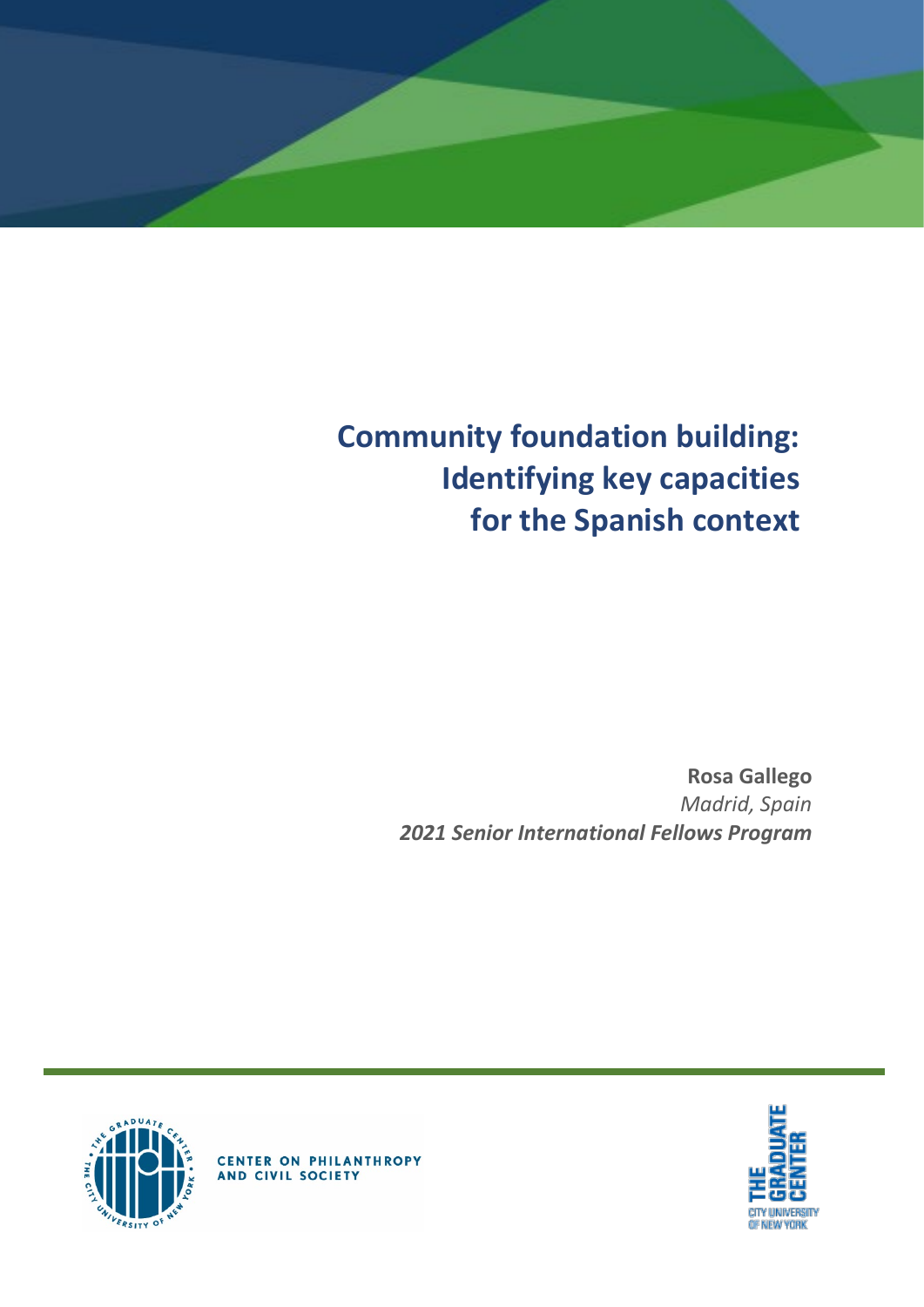*This paper was submitted in partial fulfillment of the 2021 Senior International Fellows Program of the Center on Philanthropy and Civil Society at The Graduate Center, The City University of New York. The paper may have subsequently been revised, translated, circulated or published in alternate format by the author.*

*During the course of the program in 2021, the author was Director for International Relations and Community Foundations at the Spanish Association of Foundations (Spain), and a member of the Board of Trustees of Candid (USA).*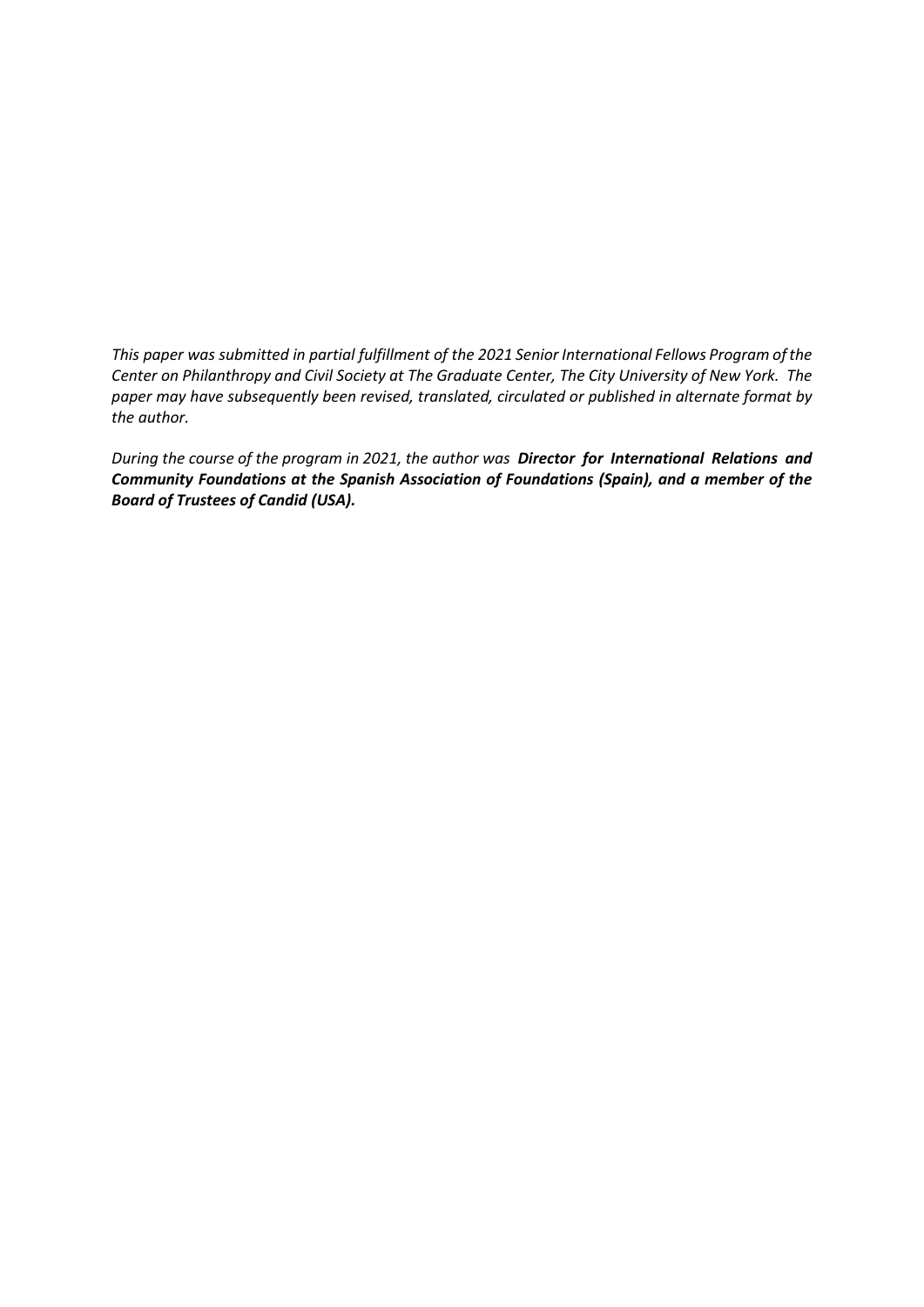## **Community foundation building: Identifying key capacities for the Spanish context**

Rosa Gallego, Senior Fellow, International Fellows Program ~ 2021

#### Abstract

The community foundation concept is a growing global phenomenon. Community foundations (CFs) are diverse by nature, as they adapt to the characteristics of the community, they are a part of and evolve with time. For this reason, there is not a single definition nor a single set of attributes that can apply and translate everywhere to define what a CF is, how it should operate, and what its capacities should be. As programmes supporting the development of community foundations spread around the world, more practitioners are dedicating time to adapt the CF concept to their realities and to develop programmes to support the setting up and growth of community foundations.

A review of existing literature and conversations with experts leads the author to identify six key capacities that community foundations should have or should aspire to have. The capacities are:

1. exercising community leadership to produce social change;

2. listening to the community and engaging it to understand and identify assets, opportunities, needs and solutions;

- 3. increasing local philanthropy;
- 4. strengthening local organisations;
- 5. mobilizing philanthropy disaster response, if and when necessary; and
- 6. adapting the work of the CF to the specific territorial context and reality in which CF operates.

Gallego offers tools and activities to help exercise each capacity.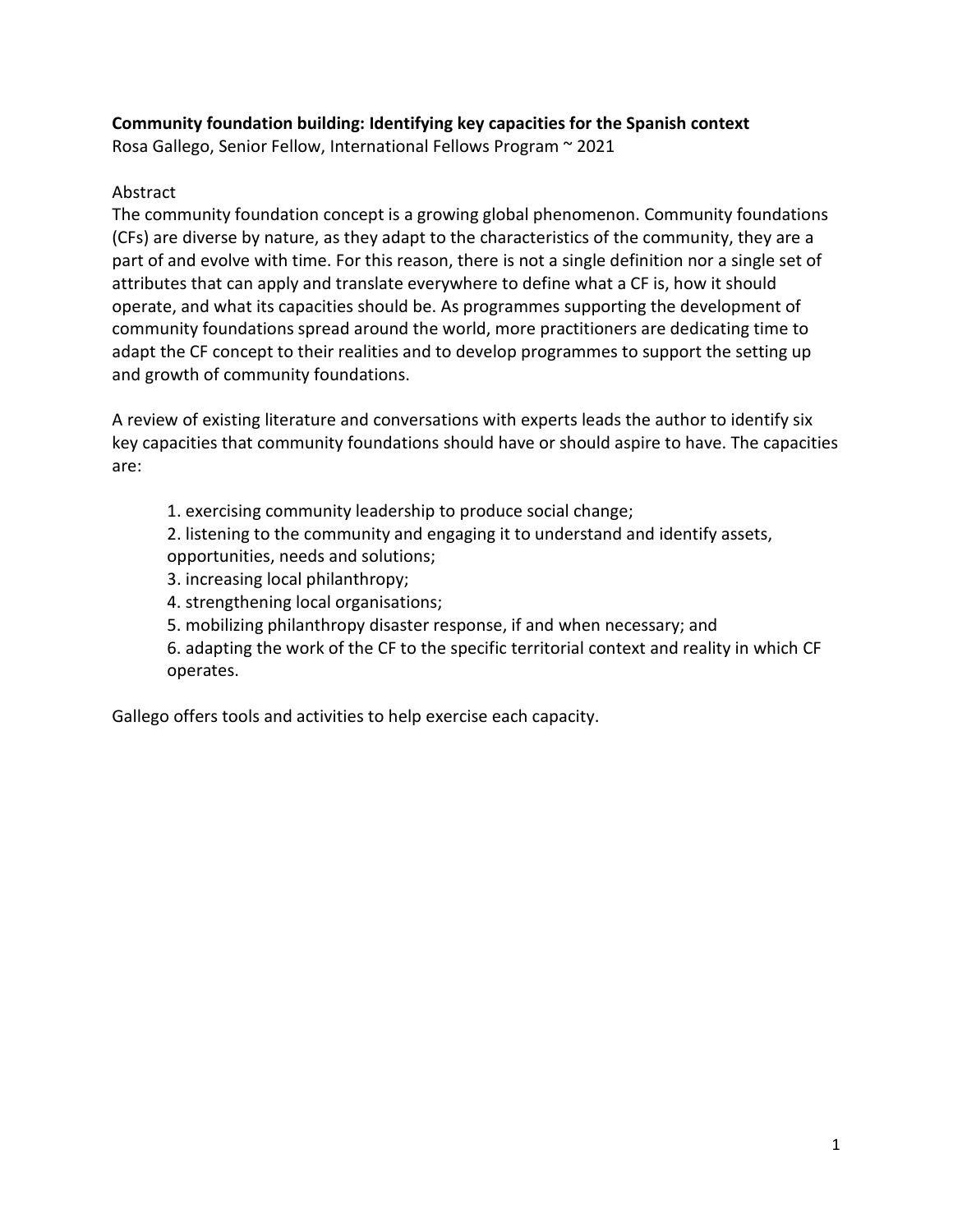*I am not a good gardener; however I find flowers are useful for building metaphors with the foundation world. If I were to portray the foundation sector as a collection of flowers, for community foundations in Spain I would choose a pink lily. In China, lilies are used in weddings because they are tied to 100 years of love. And when they are pink, they symbolize prosperity and abundance. I could not think of a better flower to symbolize institutions that are built by the love of many for a place and that are conceived to be long lasting. The six petals of a lily can represent the six key capacities required to be a "fully flowering Community Foundation".*

Rosa Gallego

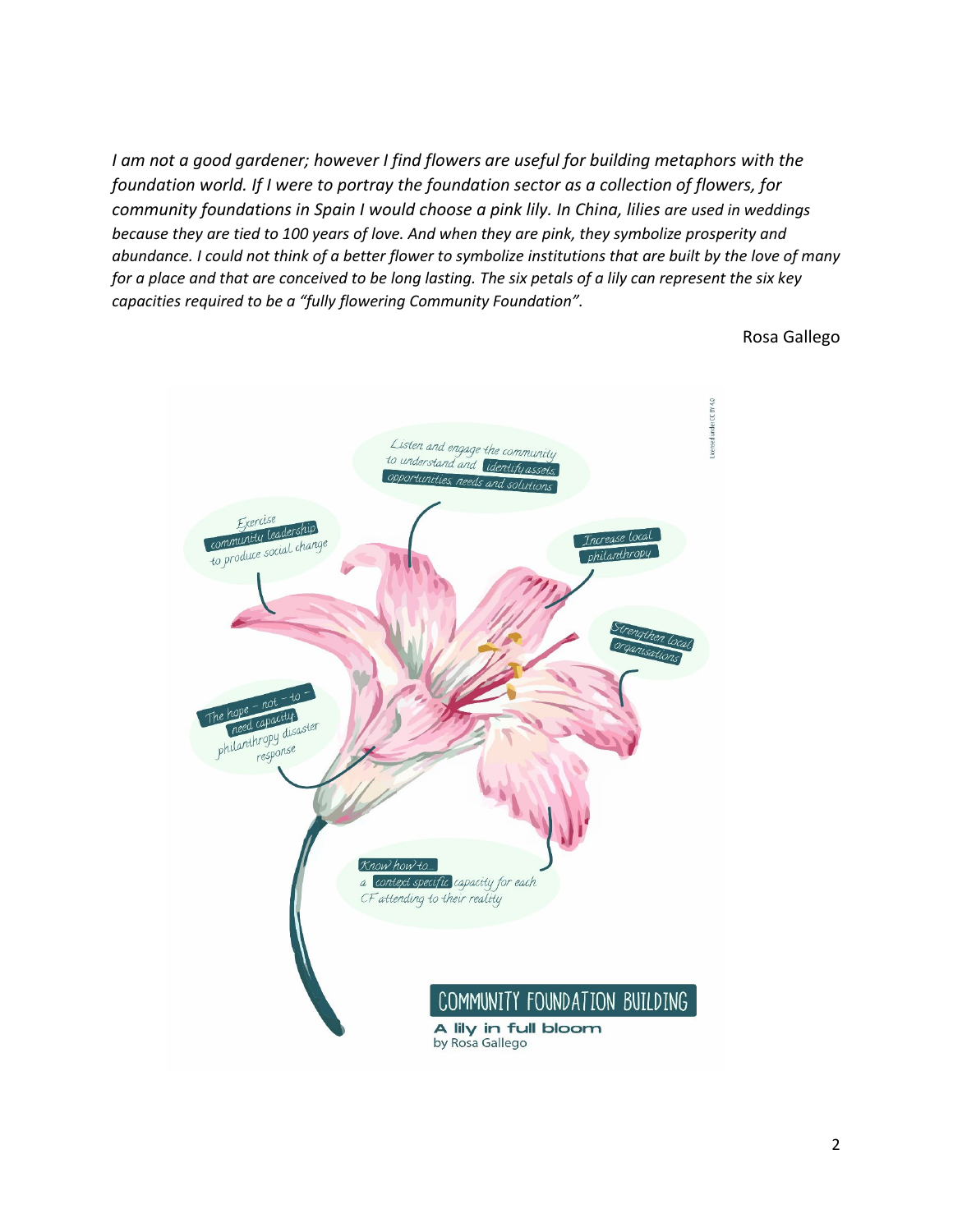#### **0. INTRODUCTION**

The Spanish Association of Foundations (known as Asociación española de fundaciones; heretofore referenced as AEF) took on the challenge of promoting the growth of community foundations (CFs) in Spain in 2019 at the invitation of Charles Stewart Mott Foundation. The AEF had previously engaged with Fundación Bertelsmann in Spain over a decade ago in its project to identify and strengthen existing foundations that had CF characteristics. The concept was unknown then in Spain, and although some ten foundations were identified as CFs, and some continue working nowadays, the concept did not catch on. As a result, the numbers have not increased, the organizations have not grown local philanthropy significantly, nor has knowledge about this kind of foundation spread.

Once the decision was made by AEF to accept the invitation, we were confronted with several challenges. Among the first was to explain what a CF is and the second was to design a support programme that will help set up new community foundations. For this programme, several strategies were designed and deployed: awareness raising through communication and webinars; a selection process to identify suitable groups of founders, etc. But from the very beginning, the team was faced with the need to identify the key capacities a community foundation should have. This was and still is important for communication purposes and for identification of suitable founders, but foremost to ensure that we equip new and existing foundations with the knowledge necessary to successfully develop their work. The identification is not just a matter of translating existing practices from other countries. It has to do with a strategic view, as in which niche should CFs position themselves in Spain in order to make a meaningful contribution to social development, taking into account our context.

Spain has a very well-developed social sector, with a high level of professionalism and readiness to cooperate and absorb resources to scale programs; experience in piloting, testing and scaling solutions; and last, but not least, a long tradition of cooperating with local authorities. However, that sector needs to become more sustainable. Sustainability essentially means diversifying sources of funding and cooperating more with a larger and more diverse range of stakeholders and maintaining a broader view of what communities need.

#### **1. COMMNUNITY FOUNDATIONS AS A SINGULAR SPECIES**

Community foundations is a rather new concept and comprise a small segment within the foundation world. That they lack a single definition brings challenges to understanding what these institutions are and how they operate. This challenge affects, among others, support organisations as they begin to promote the concept of community foundations in a country with little prior history of such a concept. For that reason, support organizations need to adapt the concept to the local context and design the kind of support and programme content needed for the sector to emerge and thrive.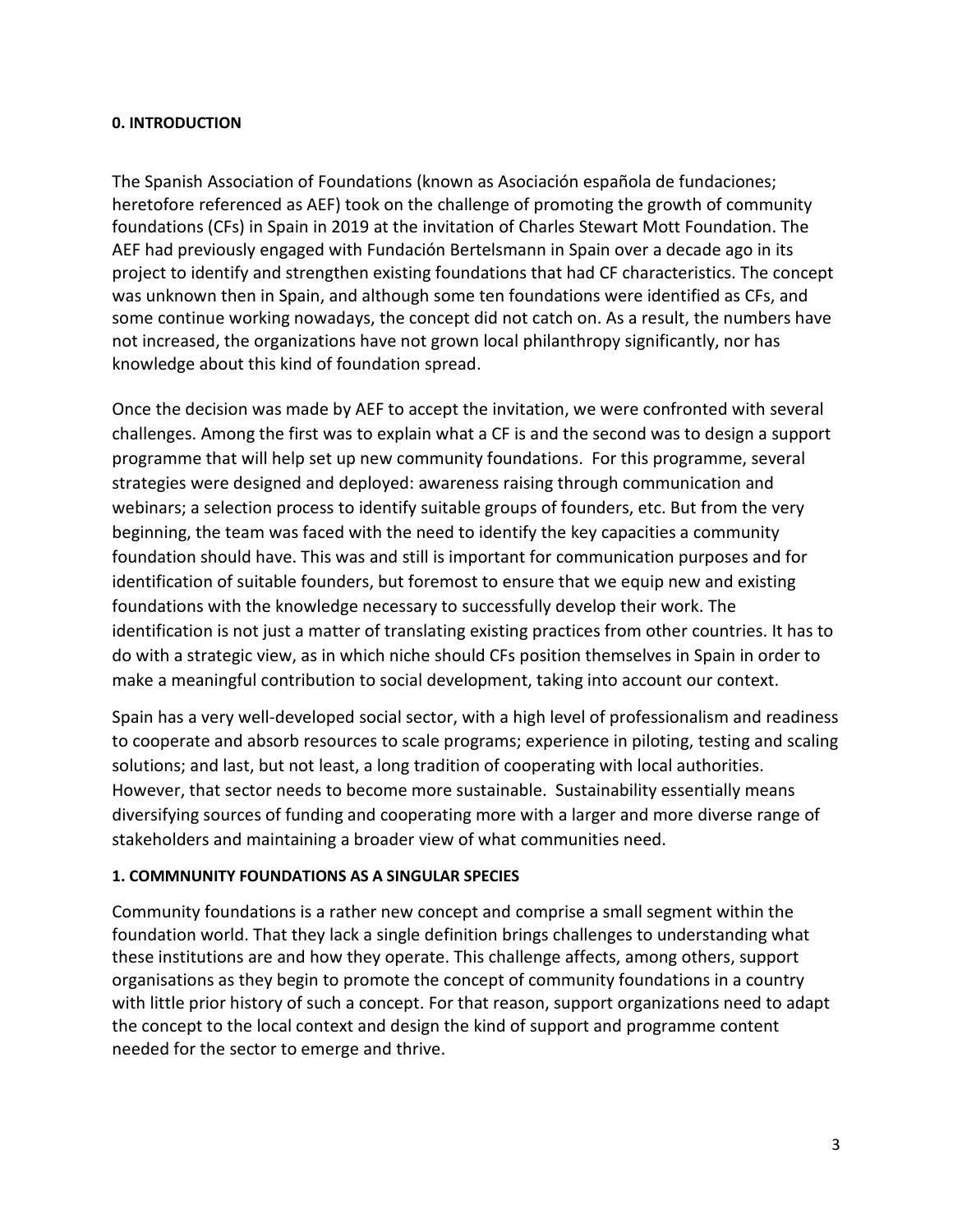There are no estimates on the number of foundations worldwide, but if according to Global Philanthropy Report (Johnson, 2018, p.10) there are more than 260.000 foundations in 39 countries, we can say that foundations are counted by the hundreds of thousands. Meanwhile according to existing data, community foundations are counted by the thousands, probably somewhere around 2000 (Community Foundations Atlas, 2014). So, at the beginning of the third decade of the twenty-first century, community foundations seem to be less than one percent of existing foundations in the world.

As to their "age"—and while there is not much information on their first appearance— it seems that in some places, foundations date back over eight hundred years. In the UK there are foundations that were set up even before the promulgation of *its Magna Carta* (1215). In Spain, records mentioned the setting up of Fundación Abadía Santa Leocadia de la Vega on 11<sup>th</sup> March 1162 and the registration of Fundación Hospital de Graus on  $1<sup>st</sup>$  July 1405. In contrast, community foundations started in 1914, just over 100 years ago.

Obviously neither their number nor their novelty are negative attributes. Community foundations were envisioned to respond to new societal factors that did not exist before. Organizing local philanthropy in a way that was more effective in a time when that philanthropy experienced a strong growth was essential. So their birth is linked to an innovation to solve a problem that did not exist before.

The fact that they're relatively modest in number compared to the total universe of foundations corresponds, in my view, to the African proverb "If you want to go quickly, go alone. If you want to go far, go together." Community foundations are a good example of "going together" which makes them institutions that need the agreement of many to be set up. Therefore, their establishment is subject to a slower and more complex process than that of other foundations—which, generally speaking, requires the will of only one founder to be set up.

Literature about community foundations is still scarce. Furthermore, when approaching the study of CFs, an important number of readings refer to the original community foundation model and to the concept of community foundations as they developed in the United States. This is understandable when considering the relatively small number of these institutions, their short history and their uneven geographical distribution. There is more written about Cleveland's community foundation and the model of community foundations that predominated until the 1980s/1990s in the US, than there are publications about CFs in the rest of the world combined. This affects how community foundations are portrayed and, therefore, understood. And in countries unfamiliar with CFs, the lack of literature creates an entrance barrier for understanding the concept and for the creation and development of CFs.

It is noteworthy (and to be celebrated) that in the last two decades, efforts have been made to document the growth, characteristics, and reality of community foundations around the world. Although it will take some time before a more balanced knowledge production is achieved, this trend should be encouraged and maintained. Such information will help to provide an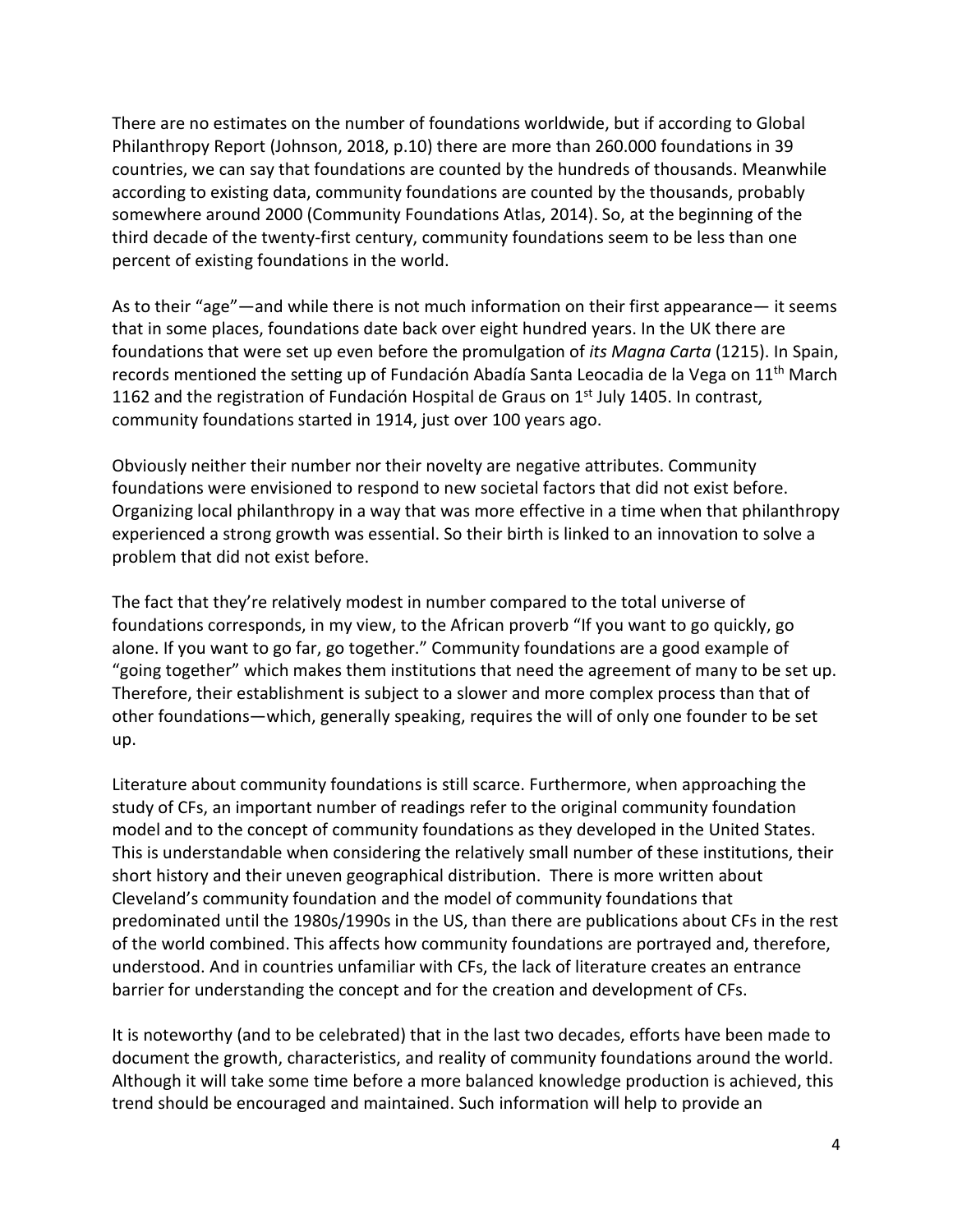understanding of the diversity that community foundations encompass nowadays and may serve to lower entrance barriers to their growth.

The characteristic of diversity is a second challenge to understanding what a community foundation is. While this is at the base of the richness of the movement and the enormous possibilities for adapting CFs to all sorts of contexts and evolving them as needed, the diversity challenge is not a minor issue. It is impossible to have a single definition. Definitions are extraordinarily helpful for understanding what something is and are the basis for how something is understood and explained.

Once the community foundation concept moves out of its original setting—both in time and place—and is actualized in widely different contexts and adapted to the time, place, and culture of very distinct places, the possibilities for a one sentence definition are extinguished. Despite existing definitions, it is not possible to find one that would be time and context relevant everywhere. This poses a challenge that has frequently led researchers, practitioners, and the support ecosystem in its varying forms, to opt for the use of lists of concepts to characterize what a community foundation is.

To date, no single definition has been found that will serve all, nevertheless agreement on sets of characteristics has helped for various purposes: to map the sector, to produce standards, to establish membership criteria, among others. A final element is language and the difficulty of translating certain concepts, hence adding to the disparities this decentralized approach has created.

## **2. BREAKING DOWN THE DEFINITION OF COMMUNITY FOUNDATIONS**

The concepts that I propose as critical for defining what CFs are, what they do, how they do it and what they should aim to achieve can be categorized as follows: **characteristics**, **principles**, **capacities** and **roles**. The definition of each category and its content may help a community foundation support organization (CFSO) to produce its own reference framework to both communicate about CFs and to support them in their set up and activities. The following table is offered as a compass to help ensure that all key aspects of a CF are taken into account.

|                   | Oxford dictionary                                            |                        |
|-------------------|--------------------------------------------------------------|------------------------|
| Characteristic    | a typical feature or quality that something/somebody has     | <b>Distinctiveness</b> |
| Role              | the function or position that somebody has or is expected to | What it should         |
|                   | have in an organization, in society or in a relationship     | aim to achieve         |
| <b>Principles</b> | a law, a rule or a theory that something is based on         | Ethical                |
|                   |                                                              | framework              |
| Capacity          | the ability to understand or to do something                 | Doing what             |

In principle, and in looking at the definitions of each term, it should not be difficult to produce sets of attributes for each of the four categories. However, the analysis of several publications discussing CFs actually shows that the attributes or components of each category are in many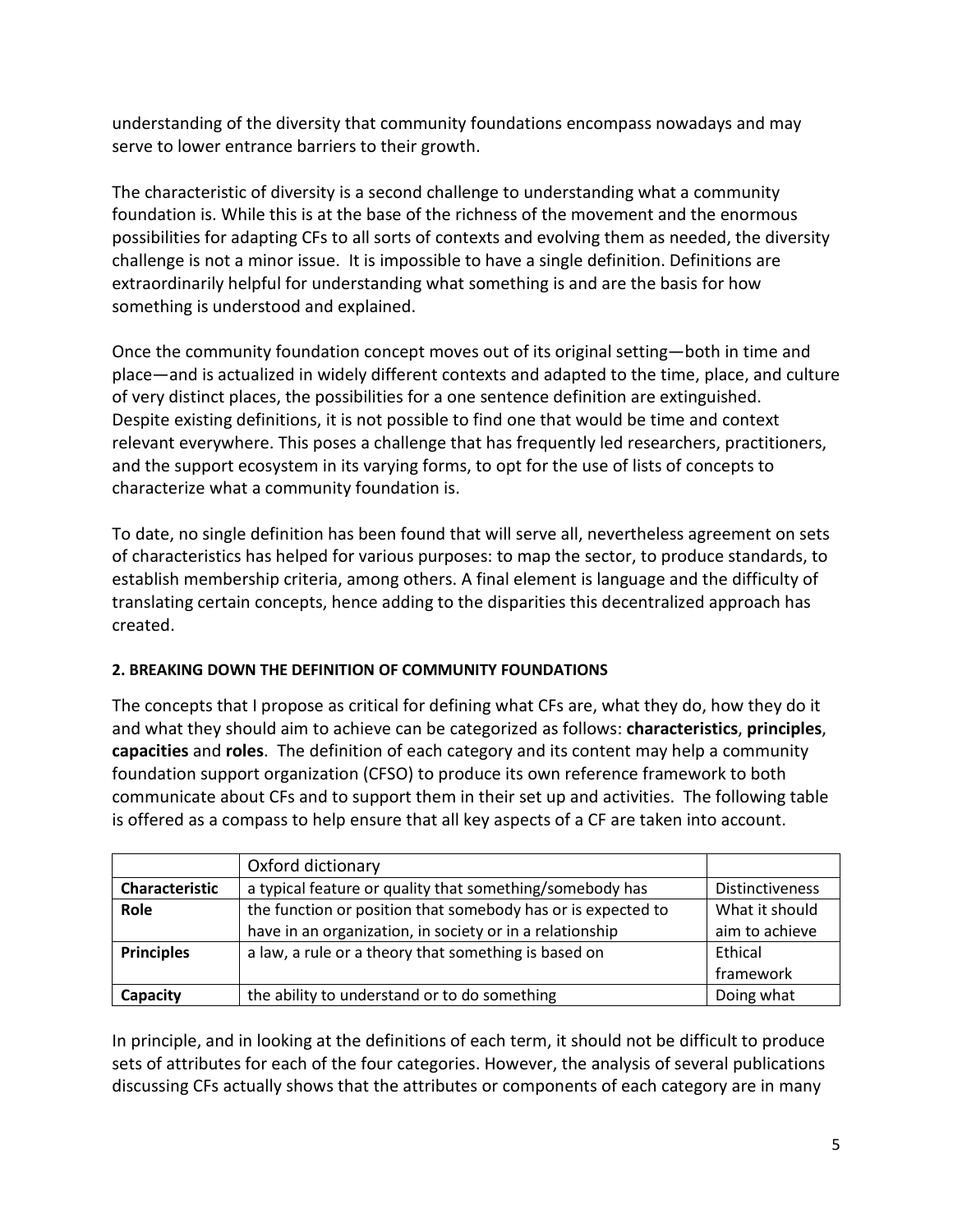cases mixed. Without entering a linguistic debate, however, there is a clear consequence of this linguistic issue. The above-mentioned concepts provide the bases on which researchers and practitioners alike build knowledge about what a CF is. They also provide a base from which to analyze its evolution in history. And even more important, to distill commonalities or differences that explain the richness of the organisations that are identified as part of the same movement.

In a rapidly changing world, the analysis of those concepts may also allow for ongoing examination of whether and how community foundations should evolve (or even radically change) in order to continue as meaningful institutions that work to improve the quality of life of people in their communities. Outside the academic world, "lists of attributes" help people around the globe learn about a type of institution that can serve in its community to propel social transformation and enable a myriad of stakeholders to also understand it and, more importantly, promote and support it. For countries unfamiliar with community foundations and where attempts are underway to promote the concept and help establish such institutions, how they are defined is critical, and it is one of the first things that support organisations face when starting the journey of promoting and supporting the CF concept.

The challenge for a CFSO in building up a nascent movement is twofold:

- A communication challenge: This challenge is twofold. Due to the lack of existing examples in the country, the CFSO will have to do not only a linguistic translation of the concepts, but a contextual one as well, thereby adapting the concept to the country's reality. This adaptation is a strategic decision that will have an impact on the way that new organisations will be set up and perceived.
- A programmatic challenge: Depending on the CF definition and the attributed roles, values and actions, a different provision of programs will be needed to support emerging organisations.

So, this is not a minor issue for CFSOs; it is important that it is perceived as a major issue, to which time and thought are dedicated.

The starting point for many of these attempts is to translate and adapt some of the existing sets of features. There is no scarcity of them. There are even authors who have produced comparative charts with several of the most well-known features. (See Annex: Figure 7.1: Comparative matrix of the definitions of community foundations from "A promising tool for local innovative development: The case of civic or community foundations in the Iberian Peninsula" [Hernández Renner, 2018])

When reading those sets, the "context" lens needs to be applied with a view to choosing and adapting the CF concept to what makes sense in a country according to its culture, traditions, and moment in time. In addition, a strategic approach is necessary to place the foundations where they will bring more opportunities to bring about social transformation. At the same time, the adaptations should not overlook the most commonly accepted attributes; otherwise, the institutions promoted might not be community foundations after all.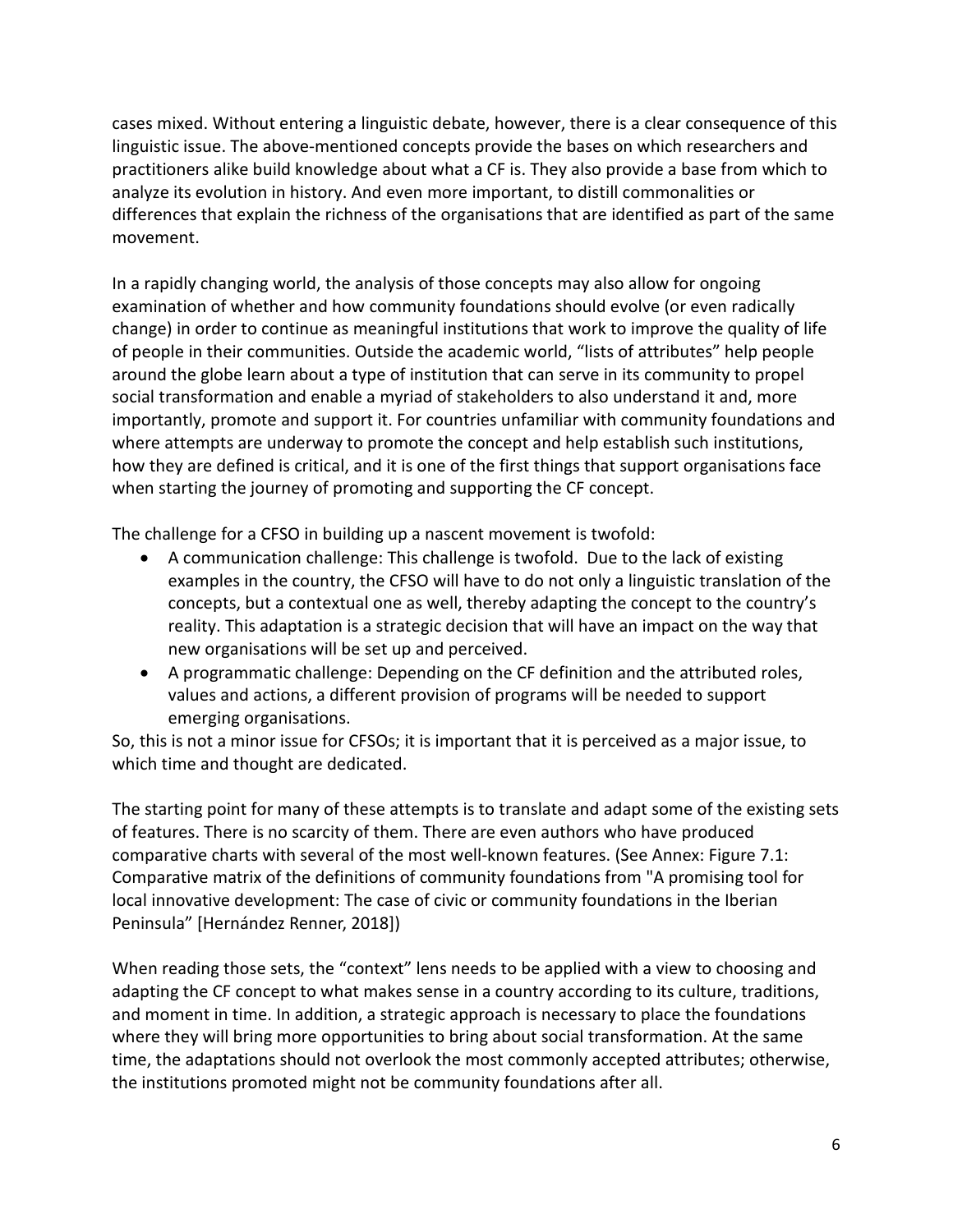#### **3. CHARACTERISTICS, ROLES AND PRINCIPLES OF A COMMUNITY COUNDATION**

As mentioned above, the four categories of concepts can be used as a compass that will help the CFSO and the founders of CFs to avoid overlooking any features that will simplify their work. In the case of **characteristics**, one approach can be to choose those that differentiate a community foundation from other nonprofit organisations in the country. This is especially relevant in countries that have no differentiated legal or fiscal framework. From the strategic point of view, the characteristics may serve to emphasize aspects that because of a CF's novelty in the country would be the ones that will require greater effort. In the case of Spain, owing to the widespread lack of endowments and grant making among community foundations (although both aspects are common to other types of foundations), an emphasis on these CFspecific characteristics will be particularly important.

If the characteristics (features) serve to identify what makes a community foundation distinctive within the field of institutional philanthropy, the role is what informs us about its purpose in society or, to put it in simple terms, it is "what it aims to achieve". Again, the context lens needs to be applied, as the roles played by a CF should be chosen to make it a meaningful institution in its community to promote social change and at moments in time.

When starting to promote the concept, CFSOs should reflect on the ideal role that CFs can play in a particular country or geographical area that will somehow mark off a playing field in which future CFs can situate themselves in a niche not occupied by other existing institutions. For each case, it will be a decision that founders should take when setting up the CF, answering to the specificities of its territory with an entrepreneurial approach in choosing the options that will ensure a bigger impact.

**Roles** that are often mentioned include the following:

- Stimulate community life and create an environment suitable for the development of new ideas and initiatives
- Raise public awareness of charitable giving as a form of civic engagement
- Help donors to achieve their philanthropic goals and invest financial capital in their communities
- Stimulate and nurture relationships that link people with one another and nurture a sense of belonging to the community.
- Support civic organisations
- Serve as a platform to facilitate cooperation
- Developer of local philanthropy
- An asset builder
- Other: An interesting set of roles to also take into consideration were identified in the Community Foundations of Canada (CFC) publication, *Principles for Community Foundations* (2nd edition). They are as follows: building useful knowledge; shaping community discourse; growing and linking local leadership; brokering regional solutions; maximizing access to government resources; nurturing high-impact philanthropists; collaborating for local systems reform; advocating and partnering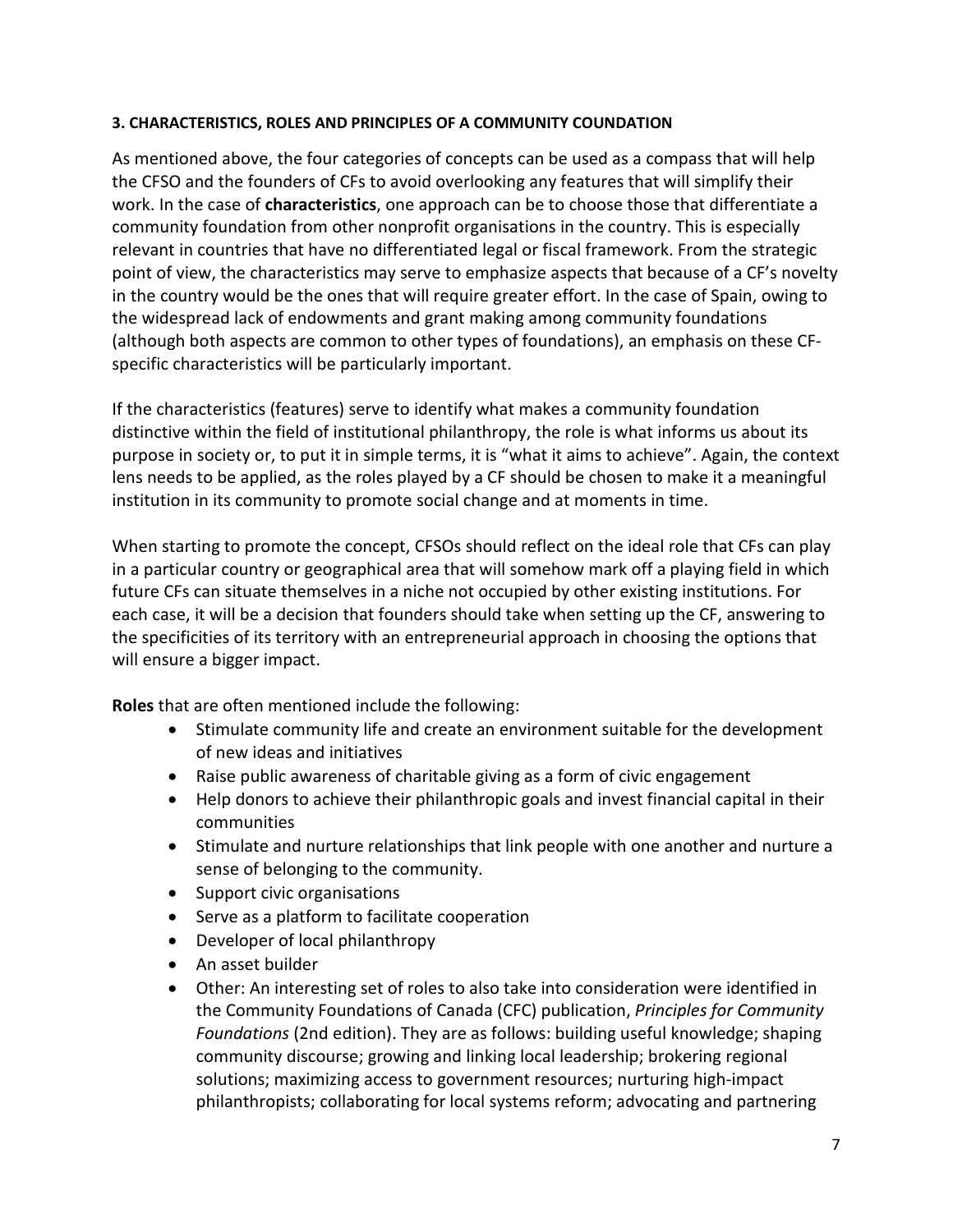for policy solutions; enhancing community capacity; and strengthening accountability of local decision making.

Moving away from our consideration of what a community foundation is and what it does, the third area to decide upon would be the principles. **Principles** inform how the community foundation will act to fulfill its role. Some of the principles in the reviewed literature are:

- Accountability
- Acknowledgement
- Beauty
- Creativity
- Cooperation
- Commitment
- Curiosity
- Courageousness
- Dignity
- Diversity
- Empowerment
- Equity
- Excellence
- Evaluation
- Flexibility
- Generosity
- Gratitude
- Innovation
- Integrity
- Leadership
- Respect
- Responsiveness
- Sustainability
- Transparency
- Trust

Founders of a CF will be critical in defining the principles from the very beginning so that they have a compass that helps inform many of the decisions that are taken even before the CF is legally established. It will be advisable that they are publicly recorded in the founding documents or bylaws. The principles will serve as a sort of compass to guide decisions, big and small.

## **4. CAPACITIES OF A COMMUNITY COUNDATION**

Finally, we arrive at the **what**. What does a community foundation do to achieve its role? This fourth element is the one with which support organisations would probably have a more intense relationship. The community or, initially, the promoters of the CF will need to decide, based on their context, which components from the list of characteristics will they incorporate and how. They will also decide on their role as a CF, which should be the one that best promotes social change in their community. In addition, the community will need to agree on the principles in which such work/role should be done. These three components forming the ethos of the community foundation are the prerequisites that the community and/or the leading promoters setting up the CF will have to decide upon.

Capacities, defined as the ability to understand or do something, are by things that can be learned. For this reason, CFSOs can play an ongoing role for both new or already existing CFs in the provision of learning opportunities for them. It is indeed the lion's share of the menu of services that CFSOs provide around the world. When researching those "menus," big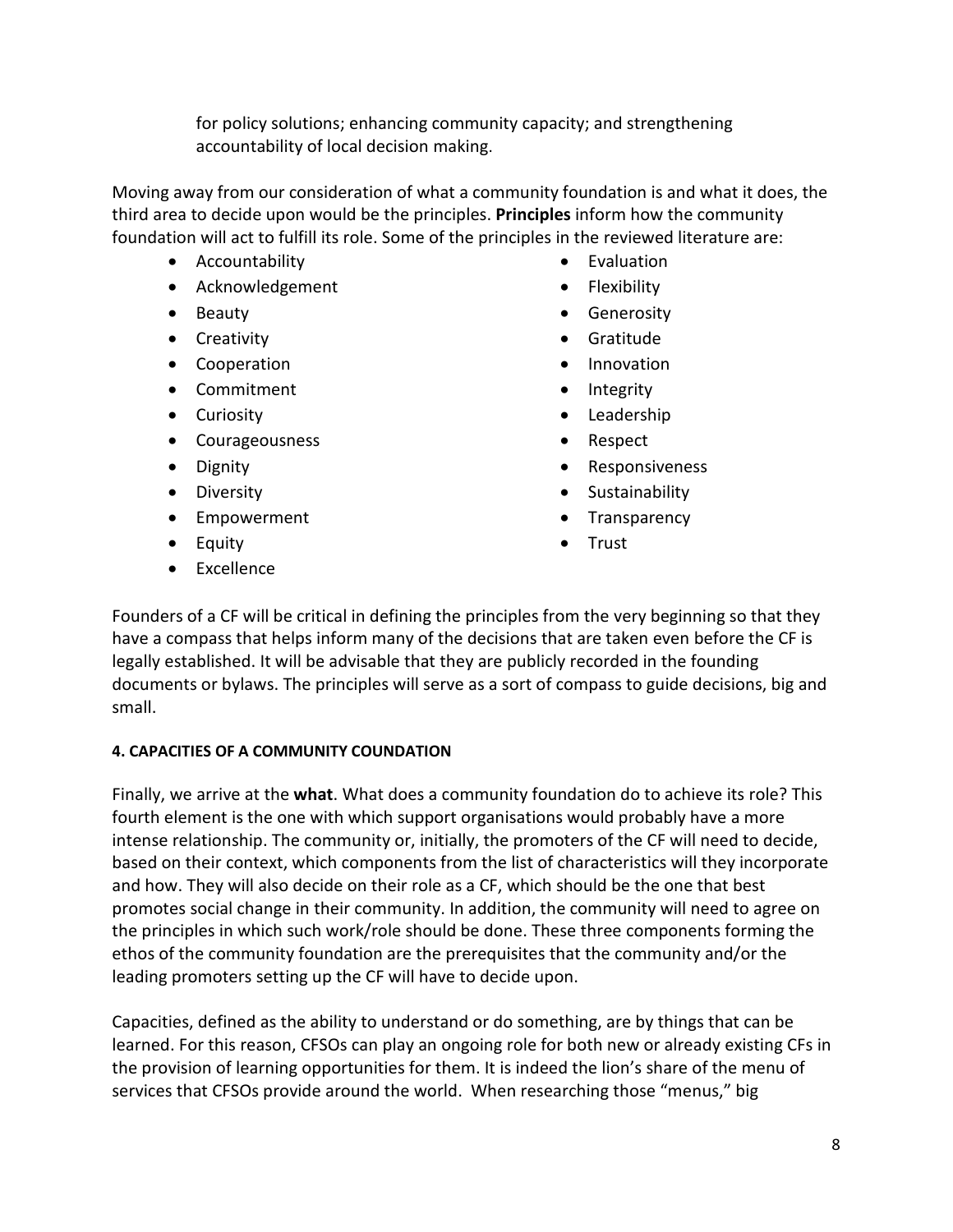differences from country to country are evident, underscoring that what CFs do in different geographies and at different stages of sectoral development determines the offer the CFSO makes. So where to start when having to decide on the "menu"? In my view, the information gathered can be classified in three main areas:

- A. Capacities that are common with other foundations: this mainly refers to governance and compliance issues;
- B. Capacities linked to standards and/or certification; and
- C. Specific capacities that respond to the niche position the CF should fill in an existing, and often undifferentiated and crowded, foundation sector.

When applying the above classification to the Spanish Association of Foundations (AEF), the results are the following:

- As per A: The association already provides a range of services related to those topics as they affect foundations regardless of type. Governance and compliance will not be part of the specific menu offered to CFs, which will be able to access AEF's general services.
- As per B: We have never applied a system of certification. Although there may come a time when that is needed, it is not the approach to capacity building that AEF has chosen.
- As per C: We need to develop a capacity-building programme that will work on the specific characteristics of the CFs.

In order to choose which capacities AEF should focus when helping CFs achieve the capacities under category C, a combination of two sources have been used:

- Current support programmes offered by a number of CFSOs around the world. Their websites, together with information provided by their staff when it is not available publicly, provides an interesting pool of knowledge from which to draw inspiration.
- Analysis of existing CFs carried out in Spain several years ago and updated by a review of the situation today.

As for the latter, I have used the work commissioned to Shannon St. John more than a decade ago by Bertelsmann Foundation (BF) in Spain (Fundación Bertelsmann), that conducted a very thorough study to identify existing foundations that fulfilled the CF criteria. BF commissioned individual analyses<sup>[1](#page-10-0)</sup> of twelve foundations that either fulfilled the CF criteria, as defined at the time by the Global Fund for Community Foundations, or that were thought to have the capacity to evolve into community foundations.

<span id="page-10-0"></span> $1$  Individual analyses are publicly available at <https://www.fundacionbertelsmann.org/es/home/publicaciones/fundaciones-civicas>(June 2016).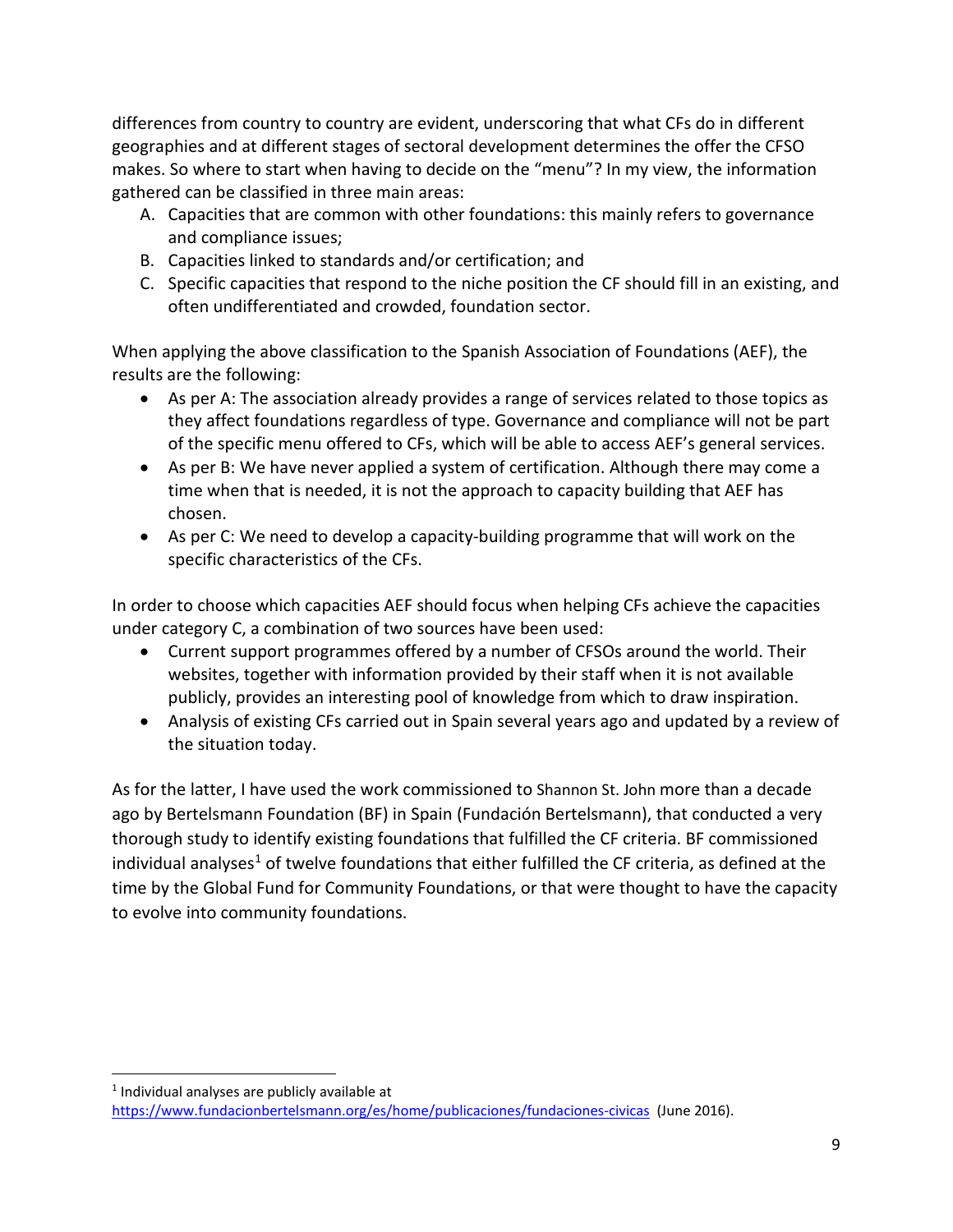The following table is a score card based on the above-mentioned analyses of six foundations.

| 1                                                                                                                                                                                                         | $\mathcal{P}$ | 3 | 4 | 5 | 6 |  |
|-----------------------------------------------------------------------------------------------------------------------------------------------------------------------------------------------------------|---------------|---|---|---|---|--|
| 1. They aim to improve the quality of life of all people in a<br>defined geographical area                                                                                                                |               |   |   |   |   |  |
| 2. They are not under the control or influence of other<br>organizations, governments or donors                                                                                                           |               |   |   |   |   |  |
| 3. They are governed by a representative body of the<br>communities they serve                                                                                                                            |               |   |   |   |   |  |
| 4. They make grants to other nonprofit groups to address a<br>range of (changing) community needs and opportunities                                                                                       |               |   |   |   |   |  |
| 5. They collect contributions on an ongoing basis from a wide<br>spectrum of donors, mostly local (individuals, businesses, city<br>council, neighbors who have emigrated, etc.).                         |               |   |   |   |   |  |
| 6. They try to create or ensure a permanent flow of resources<br>from the community to the community, such as funds from a<br>wide variety of donors or other services and activities.                    |               |   |   |   |   |  |
| 7. They help local donors to achieve their philanthropic goals.                                                                                                                                           |               |   |   |   |   |  |
| 8. They participate in a series of community leadership and<br>associative activities and drive processes, organize meetings,<br>collaborate, and contribute to finding solutions to community<br>issues. |               |   |   |   |   |  |
| 9. They develop open and transparent policies and practices in<br>relation to all aspects of their activity.                                                                                              |               |   |   |   |   |  |
| 10. They are accountable to the community and regularly<br>inform the general public about their goals, activities and<br>financial situation."                                                           |               |   |   |   |   |  |

The table illustrates how characteristics 4 to 7 are the ones in which more CFs were deficient or did not even meet the criteria. The following extracts illustrate the deficiencies for each foundation:

# Nº 1: No weaknesses.

Nº 2: "Lack of a sustainability model that allows [the foundation] to continue [its] long-term business services, and to ensure that the majority of [its] income is invested in grants, loans and projects with a profit direct to the community…."

"[the foundation] must begin to mobilize [its] social capital and its energy to create a solid and pervasive ethic and culture of philanthropy within the community".

(Weaknesses: Business model and philanthropy growth to be channelled by the CF; lack of donor services.)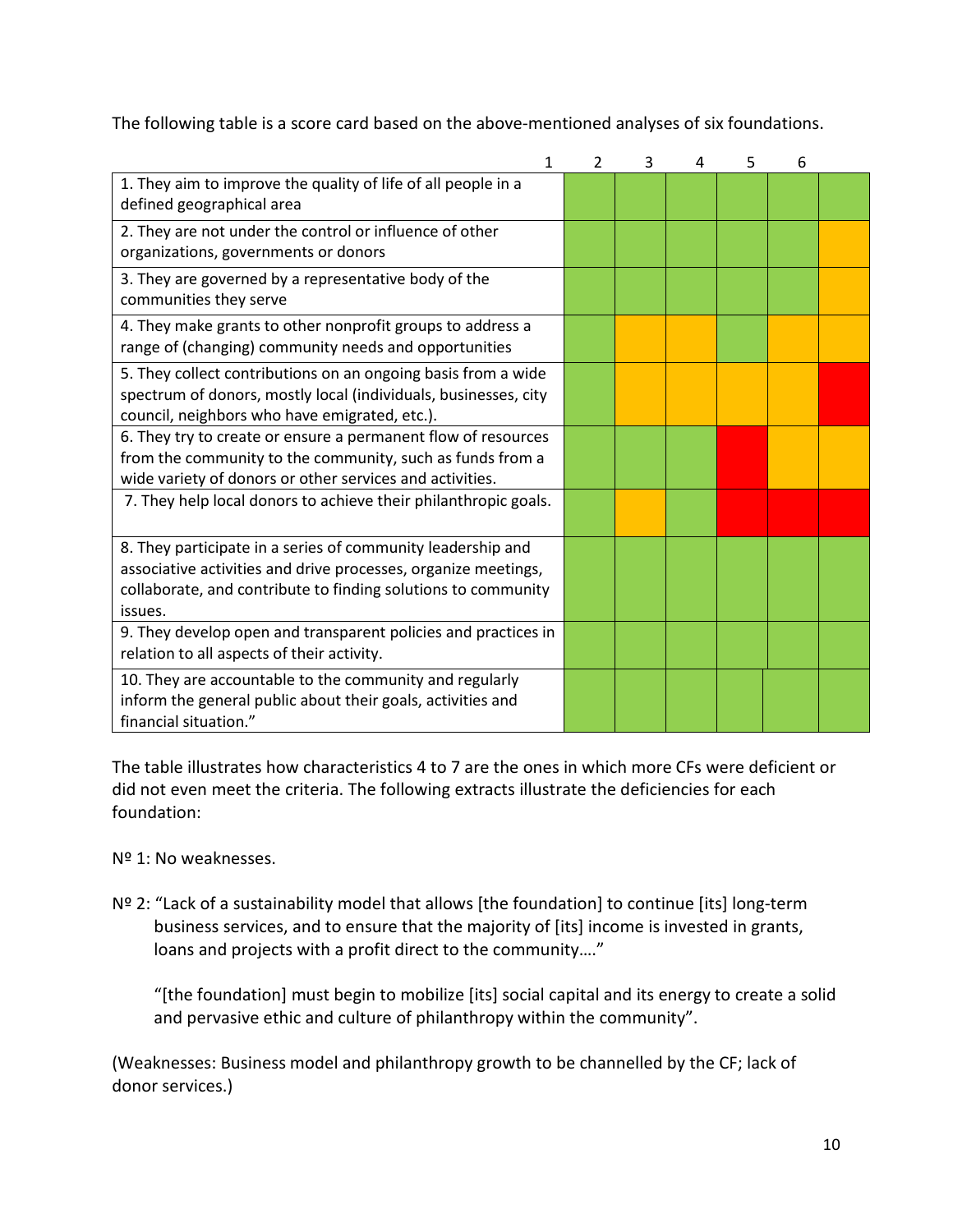$N<sup>2</sup>$  3: "the foundation is probably reaching the maximum reasonable contribution level that are able to take on their dedicated volunteers, that they should possibly see their time and energy complemented with those of a paid manager part-time capable of guaranteeing continued growth, visibility and leadership."

(Weaknesses: Lack of resources to staff the foundation; as mentioned in the analysis, the foundation does not receive funds, but relies on the returns from an investment of a static endowment of 500.000  $\epsilon$ .)

 $N<sup>2</sup>$  4: "[the foundation] would need to start firmly looking at how to attract funds from a wide variety of members of the community. Even those foundations that may be sustainable also seek funding from the community members to generate (literally and figuratively) investment in the community. The ongoing efforts to attract citizen support allows a foundation to assume a well-grounded position in the community. It should also strengthen its donor role by expanding calls for aid to other social entities."

(Weaknesses: Increase donors to become an institution that channels local philanthropy, as opposed to limiting activities by relying only on funding from the returns on in an investment of the endowment or public private partnerships; lack of donor services.)

 $N<sup>2</sup>$  5: "[the foundation] awards grants to nonprofit organisations that carried out work related to its own aims…… [the foundation] could strengthen its compliance with CFs characteristics if it would broaden its grant making activities to entities that work to cover social and economic development of the area"

"[the foundation] has so far carried out important actions thanks to the personal commitment of the six founding members, but it is worth noting that it has possibilities to fully develop its potential. We believe that it could cope better if the foundation had permanent or salaried staff"

As the [the foundation] gets more donations from people or institutions or corporations [it] may offer more specialized services for its donors and, thus, expand not only the income and benefits of the foundation, but also the involvement of citizens in civic foundation and, therefore, in the development of community.

(Weaknesses: Scope of work not diverse enough and lack of professional staff.)

 $N<sup>o</sup>$  6: "Our suggestion is that, in [its] role as civic foundation, [the foundation] continue with the three lines of community activity, incorporating as an extension the first direct grants for civic organizations in projects where it does not perform a direct function. Although this type grant making 'without intervention' entail some risks (usually minor) that could prevent that the recipient organization will carry out the project, it is an important sign of trust in the recipient organization"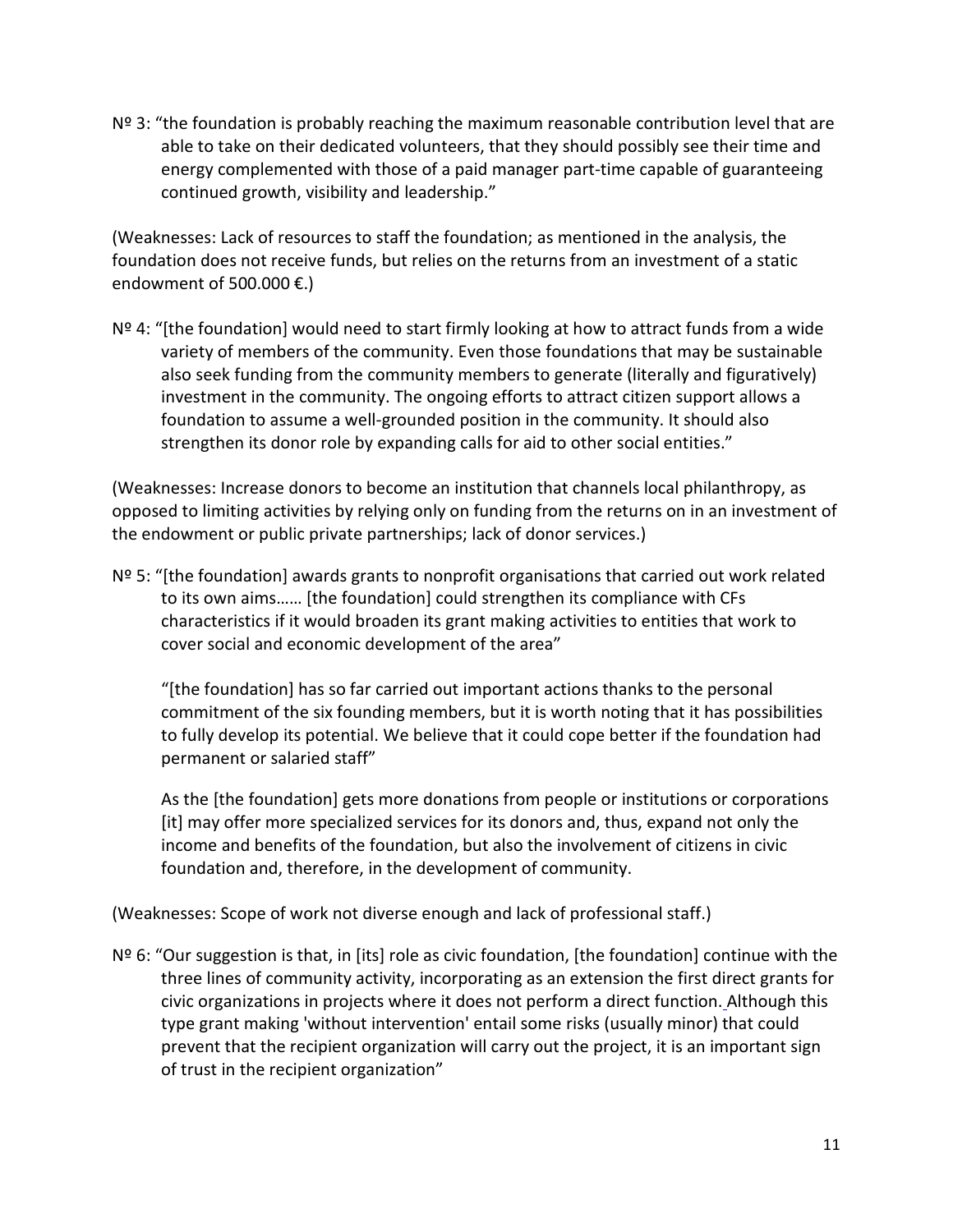"The foundation is currently not engaged in donor services, since it has not yet expanded its donor base. They want to do it, but are not yet doing it."

# (Weaknesses: Lack of a pure grant-making system and donor services.)

The author's analysis of the current public information online, mainly the foundations' corporate websites and the foundations' annual reports, *indicates* that the *weaknesses* identified a decade ago continue and *are* areas where improvement proves difficult. *This view* is consistent with opinions voiced in conversations with select practitioners, as well as in unpublished reports that consider the feasibility for community foundations to thrive in Spain. Therefore, emphasis on the capacities that should help overcome those difficulties should be key components of the training programme and support that AEF offers to both founder groups and already established CFs.

As mentioned before, the selection of capacities to enhance should also strive to position the CF in a niche where it can make a distinctive contribution as compared to other organisations. In that regard, it seems the existing Spanish community foundations excel especially in one area, that of local leadership. As the reports reflect, with quite strong enthusiasm in some cases, all the analyzed CFs have community leadership as their main capacity. This is interesting as the leadership role is the one that has come to the forefront of discussions of academics and practitioners alike for almost two decades regarding the role CFs should play, i.e., moving away from attracting funds, as is traditionally the main function of CFs in the US. The abovedescribed selection methods and consultations with international experts in the field led me to propose the following as the key capacities for community foundations in Spain in which the support programme of the Spanish Association of Foundations should put more emphasis. It must be noted that the order does not reflect a ranking based on importance.

# **5. SIX KEY CAPACITIES FOR COMMUNITY FOUNDATIONS IN THE SPANISH CONTEXT:**

- Know how to exercise community leadership to produce social change
- Know how to listen and engage the community to understand and identify assets, opportunities, needs and solutions
- Know how to increase local philanthropy
- Know how to strengthen local organisations
- The hope-not-to-need capacity: philanthropy disaster response
- Know how to…: A context specific capacity for each CF attending to their reality

These capacities cannot be seen in isolation, and several of them will overlap at times. Most importantly, the improvements and achievements in one will enhance others and poor achievements in one will have an impact on others. For this reason, it is important to note that capacity building is an ongoing process that will not be fixed once and for all by having access to knowledge, training or consultancy. Realities evolve, and so, too, do methodologies. So a "lifelong learning approach" should be taken both by AEF (or the CFSO that finds this framework appropriate) and by individual CFs.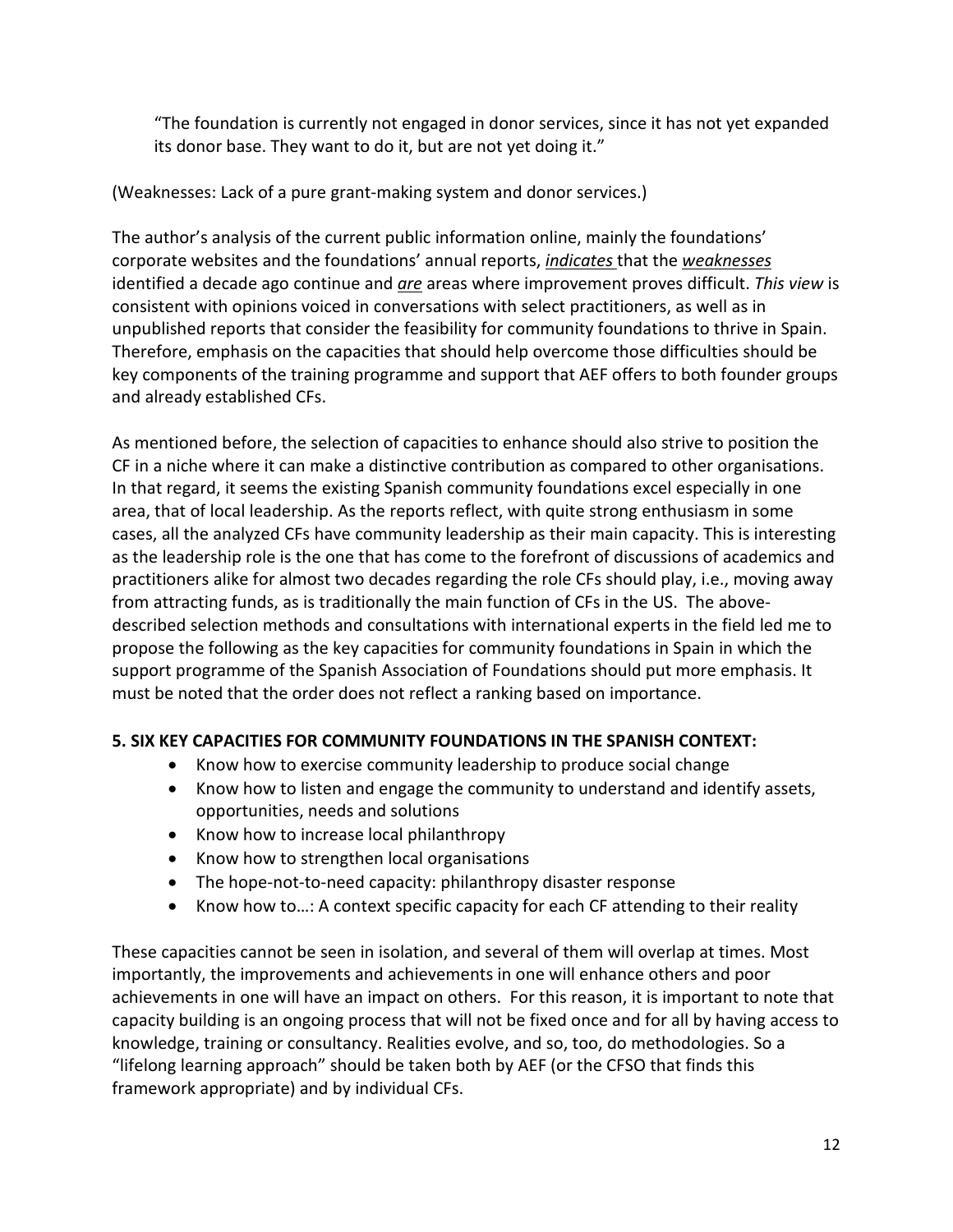For newborn CFs, these capacities should work as an aspirational framework. Not all of them will be deployed of achieved in the same way and with similar intensity, but it must be noted that all of them have to be achieved to some extent in order for a CF to be considered a "fully flowered community foundation."

## **5.1. KEY CAPACITY I: Know how to exercise community leadership to produce social change**

## Consideration for the Spanish context:

As stated in several of the analyses of Spanish community foundations carried out by Shannon St. John for Bertelsmann Foundation of Spain, community leadership is one of the prominent capacities of the CFs analyzed. A good track record with a variety of approaches is therefore available in the country. The Spanish Association of Foundations should leverage that experience and knowledge to build the support it will give to newly established foundations regarding this capacity.

## Advice from consulted experts:

- The CF should exercise this role in an inclusive way, and make use of soft skills such as convener, broker, connector, etc.— the "one that joins the dots" (Samuels,  $29<sup>th</sup>$  April 2021).
- Get beyond CFs as being only about funding and being transactional to focus on their added value through connecting, convening, building knowledge, etc. in order to bring about longer-term social change (Magowan, 28th April 2021).

## Methodologies that will serve for this capacity are:

Community leadership seems not to answer to specific methodologies, but rather to different practices and approaches to the work. It will be worth exploring more deeply local leadership among existing Spanish community foundations to extract inspiration for new ones. However, there are already some good tools to assess community leadership:

- Community Leadership Assessment Tool developed by CF Insights (Candid): Focuses on foundations' engagement in community leadership activities, including their commitment to community leadership work and a self-assessment of the foundation's performance of these activities. [\(https://www.issuelab.org/resources/3638c0/36380.pdf\)](https://www.issuelab.org/resources/3638c0/36380.pdf)
- The United Kingdom Community Foundations (UKCF) quality accreditation programme includes resources to assess community leadership.
- Framework for Community Leadership by a Community Foundation by Council on Foundations: Can be used to bring clarity to the definition and practice of community leadership by individual community foundations. [\(https://www.cof.org/sites/default/files/documents/files/Framework%20for%20Comm](https://www.cof.org/sites/default/files/documents/files/Framework%20for%20Community%20Leadership%20by%20a%20Community%20Foundation%202013.pdf) [unity%20Leadership%20by%20a%20Community%20Foundation%202013.pdf\)](https://www.cof.org/sites/default/files/documents/files/Framework%20for%20Community%20Leadership%20by%20a%20Community%20Foundation%202013.pdf)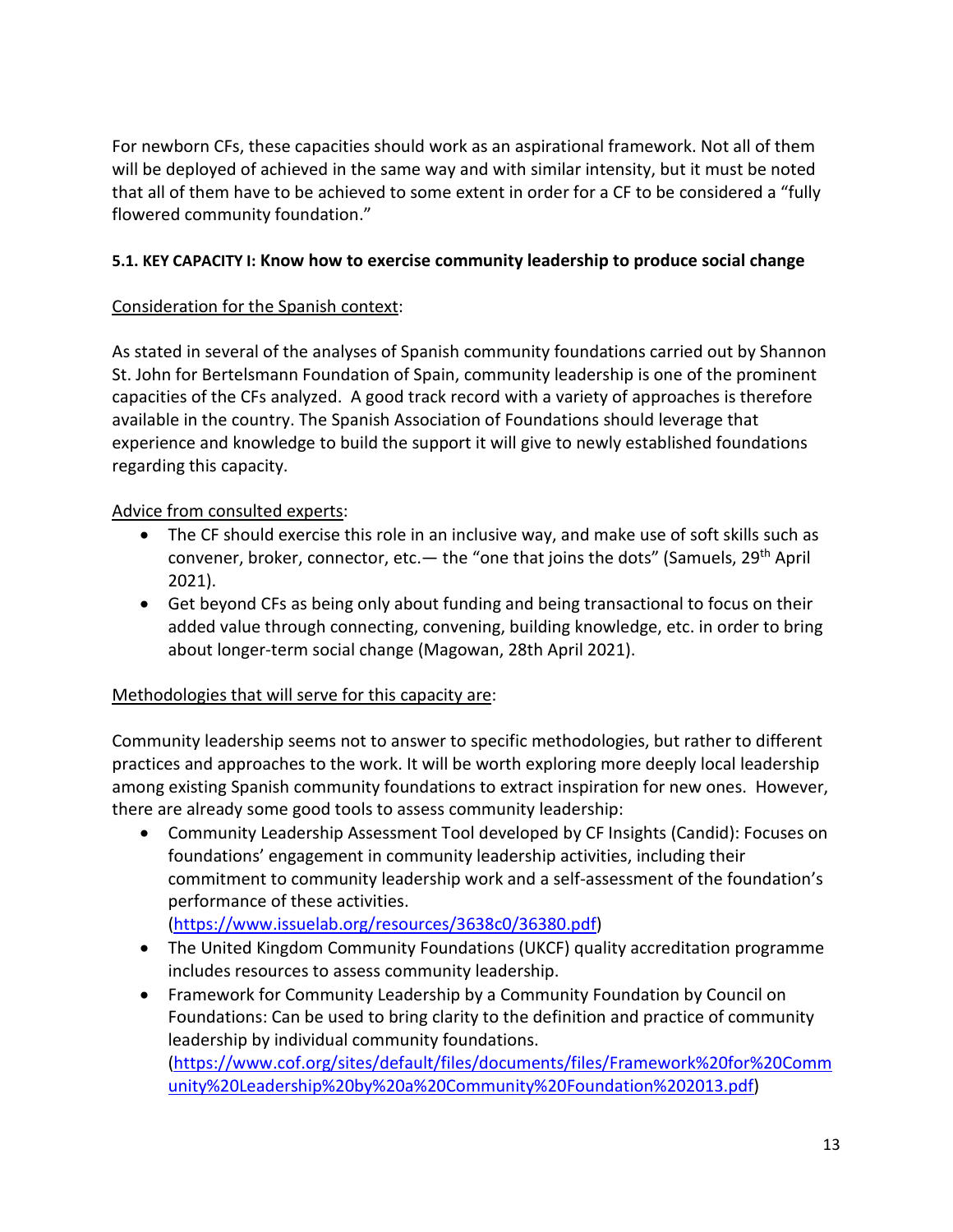• Community leadership as multi-dimensional capacities: A conceptual framework and preliminary findings for community foundations: (a) strategizing, (b) convening, (c) knowledge building, (d) capacity building, (e) partnering, and (f) policy engagement. (Viviana Chiu Sik Wu, 2021)

# **5.2. KEY CAPACITY II: Know how to engage the community to understand and identify assets, opportunities, needs and solutions.**

## Consideration for the Spanish context:

In a social sector dominated by a project approach, in a big part due to restricted and fragmented funding, the CF can't place itself in the position of the organisation that is there to solve all community problems. It should aim, rather, to provide the space, methodology and resources for the community to identify its own resources (assets, opportunities and solutions) and how to better use them in addressing needs.

## Advice from external experts:

"Do not place the CF outside the community." (Dakova,  $28<sup>th</sup>$  April 2021).

"CFs should listen to the whole community, be inclusive, integrate also opposite voices." (Chertok, 22nd April 2021)

## Methodologies that will serve for this capacity are:

- Vital Signs: Uses local knowledge to measure the vitality of a community and support action towards improving the collective quality of life. Local data gathered through the program is used to support evidence-based, *locally-relevant* solutions to improve the quality of life at the community level. Vital Signs aims to inspire civic engagement, to provide focus for public debate, and to help a range of actors take action and direct resources where they will have the greatest impact. (Community Foundations of Canada).
- Social Passport of the Territory: This is a research method designed to understand the nature and dynamics of local areas. Particular attention is given to assessing the quality of life in a municipality. The methodology has been established as an accessible, understandable and effective tool empowering the local community to solve the problems of the territory by the local community. It allows for the assessment of living standards and the influence residents have on the development of the territory. (Sodeistvie Social Initiative Support Fund)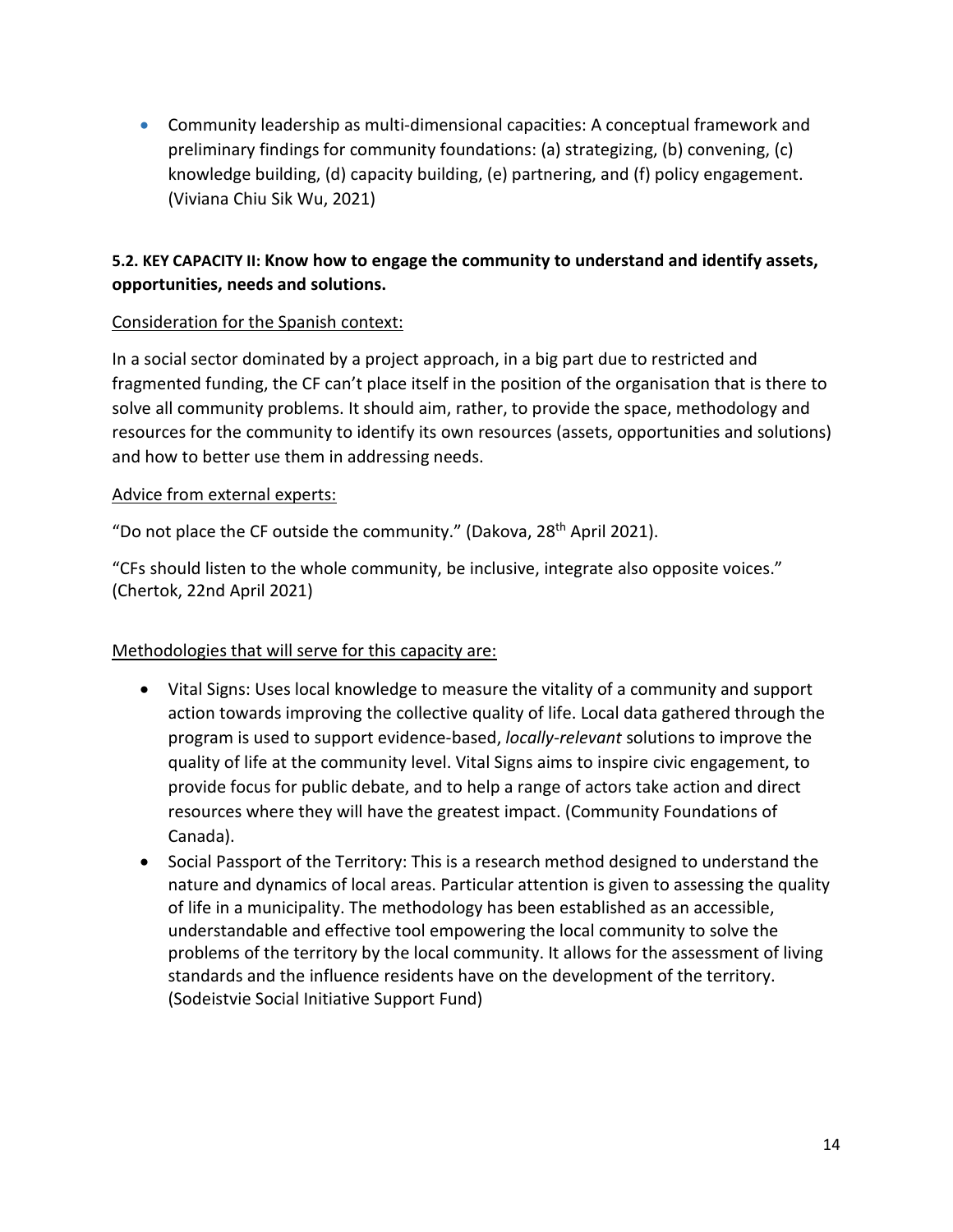- 8 Hours Overtime: A program which brings together volunteers with expertise and NGO projects that have no budget but are in need of creative solutions. Developed by several community foundations in Romania.
- Participatory Needs Assessment: Participatory needs assessment (PNA) is a research method, based on the principle of participative democracy. PNA offers the people living within local communities the right to speak, and it attempts to place the problems and the solutions submitted by citizens on the decision-makers' working agendas. Being often a first stage in the process of research-action, PNA is the most certain modality to identify the community members' perception of their collective needs, as well as their attitudes towards these needs. (Codrina Csesznek<sup>2</sup>).
- Appreciative Inquiry: Appreciative Inquiry (AI) is a strengths-based, positive approach to leadership development and organizational change. AI can be used by individuals, teams, organizations, or at the societal level; in each case, it helps people move toward a shared vision for the future by engaging others in strategic innovation. It is based in a cycle composed of the following steps: Define – What is the topic of inquiry? Discover – Appreciating the best of 'what is'. Dream – Imagining 'what could be'. Design – Determining 'what should be'. Deliver/Destiny – Creating 'what will be'. (Benedict University<sup>3</sup>).
- Asset Based Community Development (ABCD): Asset Based Community Development is a strategy for sustainable community-driven development. Beyond the mobilization of a particular community, ABCD is concerned with how to link micro-assets to the macroenvironment. The appeal of ABCD lies in its premise that communities can drive the development process themselves by identifying and mobilizing existing-but often unrecognized-assets, thereby responding to and creating local economic opportunity. ABCD builds on the assets that are already found in the community and mobilizes individuals, associations, and institutions to come together to build on their assets-- not concentrate on their needs. (Nurture Development<sup>4</sup>).

Outcome Mapping: Outcome mapping is a methodology for planning, monitoring and evaluating development initiatives that aim to bring about social change. The process of outcome mapping helps a project team or program to be specific about the actors it targets, the changes it expects to see and the strategies it employs. Results are measured in terms of the changes in behavior, actions or relationships that can be influenced by the team or program. (Outcome Mapping Learning Community<sup>[5](#page-16-3)</sup>).

<span id="page-16-0"></span><sup>&</sup>lt;sup>2</sup>[https://www.researchgate.net/publication/289961812\\_Participatory\\_needs\\_assessment\\_in\\_local\\_communities\\_](https://www.researchgate.net/publication/289961812_Participatory_needs_assessment_in_local_communities_methodological_aspects) methodological\_aspects<br><sup>3</sup> <https://cvdl.ben.edu/blog/what-is-appreciative-inquiry/> (16.05.2021)

<span id="page-16-2"></span><span id="page-16-1"></span><sup>4</sup> <https://www.nurturedevelopment.org/> (16.05.2021)

<span id="page-16-3"></span><sup>5</sup> <https://www.outcomemapping.ca/> (16.05.2021)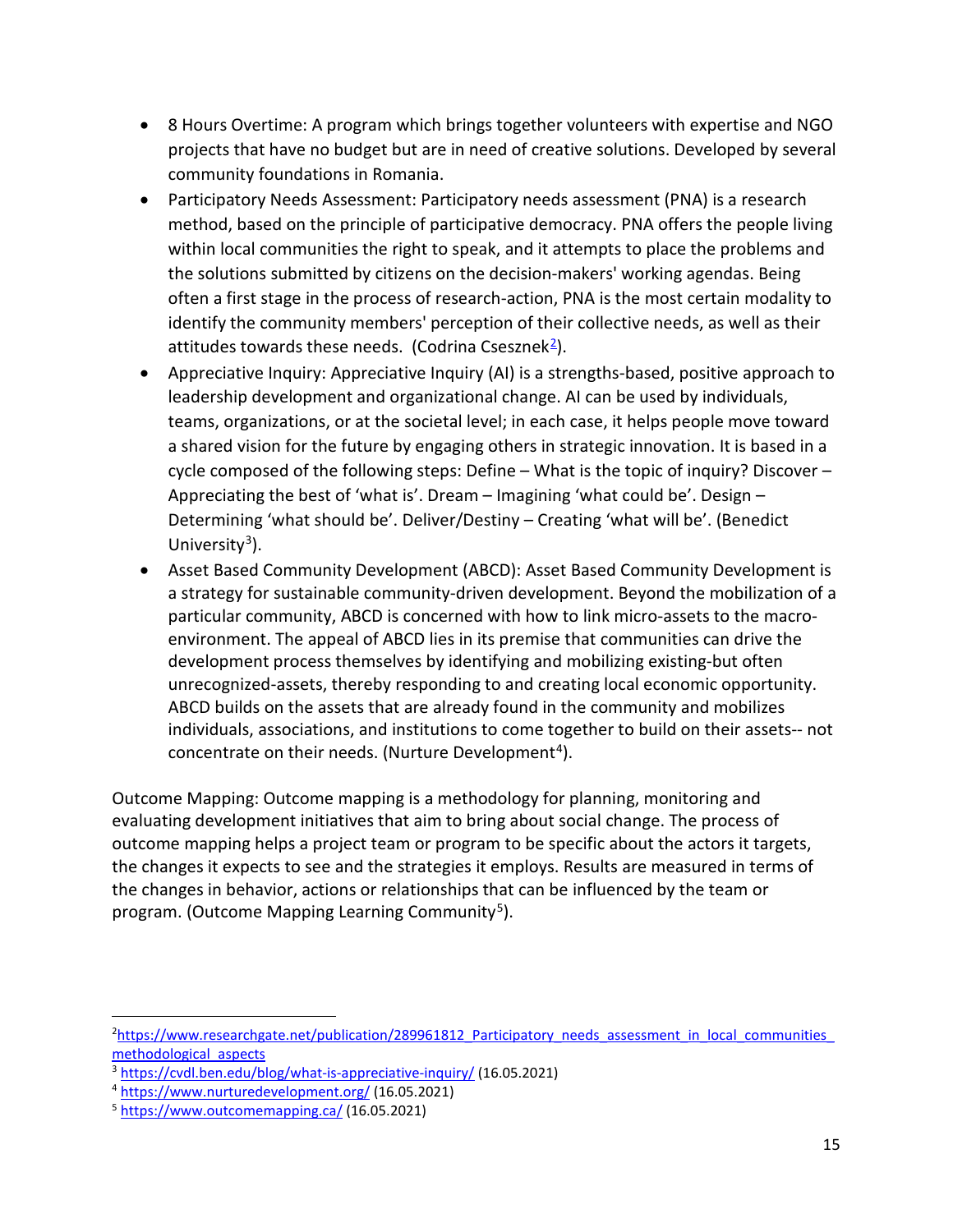# **5.3. KEY CAPACITY III: Know how to increase local philanthropy**

#### Consideration for the Spanish context:

Community foundations can make true the maxim "everyone can be a donor". This will require them to use different approaches for small-, medium- and large-scale donors. Particularly important about this capacity, and taking into account the lack of tradition, CFs in Spain should build philanthropic advice capacities and specific services for donors that are in line with the community strategy for social change.

CFs can play a particularly interesting role in helping small- and medium-sized local businesses and companies to strategize their philanthropy by offering a professional service for a fee that will be a source of income for the community foundation. It can also help companies help companies develop ties to the community encouraging or developing corporate voluntarism programs and automatic employee payroll donation programs. Local philanthropy should not focus solely on money, but rather encompass other important contributions such as products, services, knowledge and time.

#### Advice from external experts:

"cultivate continuing learning by donors in service of continuous strengthening of the community" (Clotilde Decdeker).

## Activities that will serve for this capacity are:

- Specific techniques to work with high-net-worth individuals.
- Giving circles: Giving circles and other collaborative giving groups are made up of individuals who collectively donate money, undertake pro bono work or volunteering to support organizations or projects of mutual interest. Members have a say in how funding is given and which organizations or projects are supported. (Dorothy A. Johnson Center for Philanthropy)
- Live crowdfunding events: Live crowdfunding involves a group of individuals raising money together at a single time-specific event for causes the participants believe in. (The Funding Network<sup>6</sup>)
- Loyalty cards: Cards that encourage consumers to buy in local stores, while the owners of the store commit to donate a percentage of their sales to the local community foundation.
- Workplace giving programmes: An example is automatic employee payroll donations. Payroll donations vary from country to country, but generally speaking they are donations from an employee's gross salary and collected by the employer.

<span id="page-17-0"></span><sup>6</sup> <https://www.thefundingnetwork.org.uk/> (16.05.2021).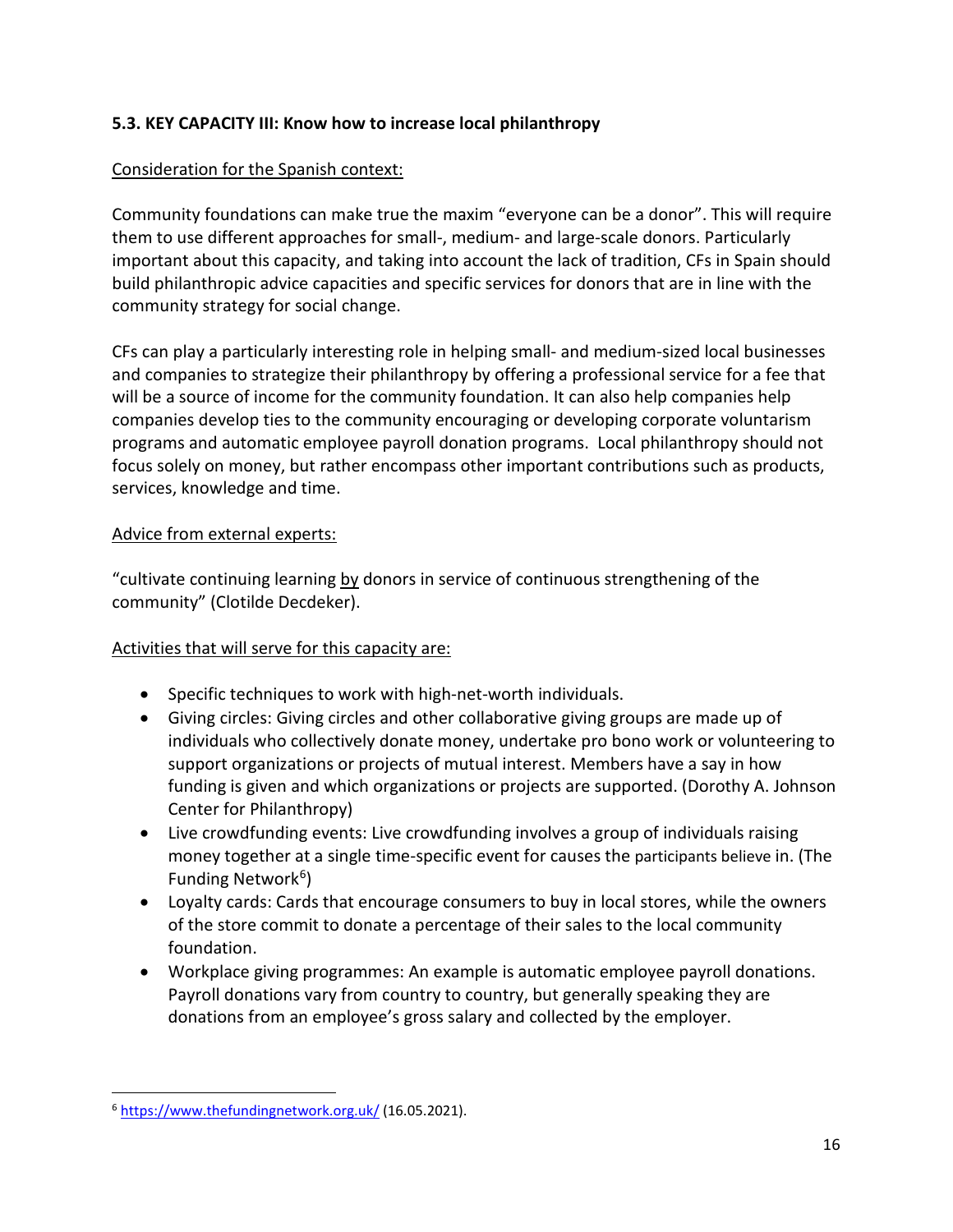- Art auctions: Fundraising events based on donations of art works to the community foundation for an auction among residents of the community (Berlin Community Foundation).
- Donor advised funds: Accounts established at public charities often community foundations – that allow individuals to make a significant charitable gift to the public charity, claim an immediate charitable tax deduction, and then, over time, recommend how, when and to which charities income and principle from the account should be distributed. (Johnson and Johnson, 2004).
- Sport events: Marathons, swimathons, etc.
- Raffles

## **5.4. KEY CAPACITY IV: Know how to strengthen local organisations**

## Consideration for the Spanish context:

The strengthening of local organisations can benefit from the application of the so-called *4Cs framework*. [7](#page-18-0) Community foundations can provide more than money to the existing social sector; they can help in building *capacity*, *capability*, *connections* and *credentials*. Still, providing financial resources needs to be at the core of their activity, as it is what will ensure that the CF is in a position to have an impact in the ever-underfunded nonprofit sector. A significant component of this role will be done through grant making.

## Advice from external experts:

CFs should "know how to design effective and innovative grant-making programs that inspire and cultivate community leadership and structural community capacities." (Alina Porumb)

## Tools that will serve for this capacity:

- Named funds are based on the contributions from one donor who could be an individual, a family, a company or a foundation. They are aligned with the donor's philanthropic goals.[8](#page-18-1)
- Thematic funds are built to support a certain development need in a community or a specific group of beneficiaries. Some examples include funds for youth, for revitalized neighborhoods, and for science education<sup>[9](#page-18-2)</sup>.

<span id="page-18-0"></span> $<sup>7</sup>$  [The 4Cs](https://dafne-online.eu/wp-content/uploads/2019/05/using-the-4cs.pdf) is a planning and evaluation framework designed specifically for organisations that offer professional</sup> support to the philanthropy field. It was developed by DAFNE and WINGS members and is intended to be adapted and used in different contexts. Toolkit for the use of the framework: Using the 4Cs: Evaluating Professional [Support to Philanthropy.](https://wings.issuelab.org/resource/using-the-4cs-evaluating-professional-support-to-philanthropy.html)

<span id="page-18-2"></span><span id="page-18-1"></span><sup>&</sup>lt;sup>8, 9</sup>From "A journey into the values of community foundations in a changing context" by **Inspire Community** [Foundations.](https://inspire-change.org/)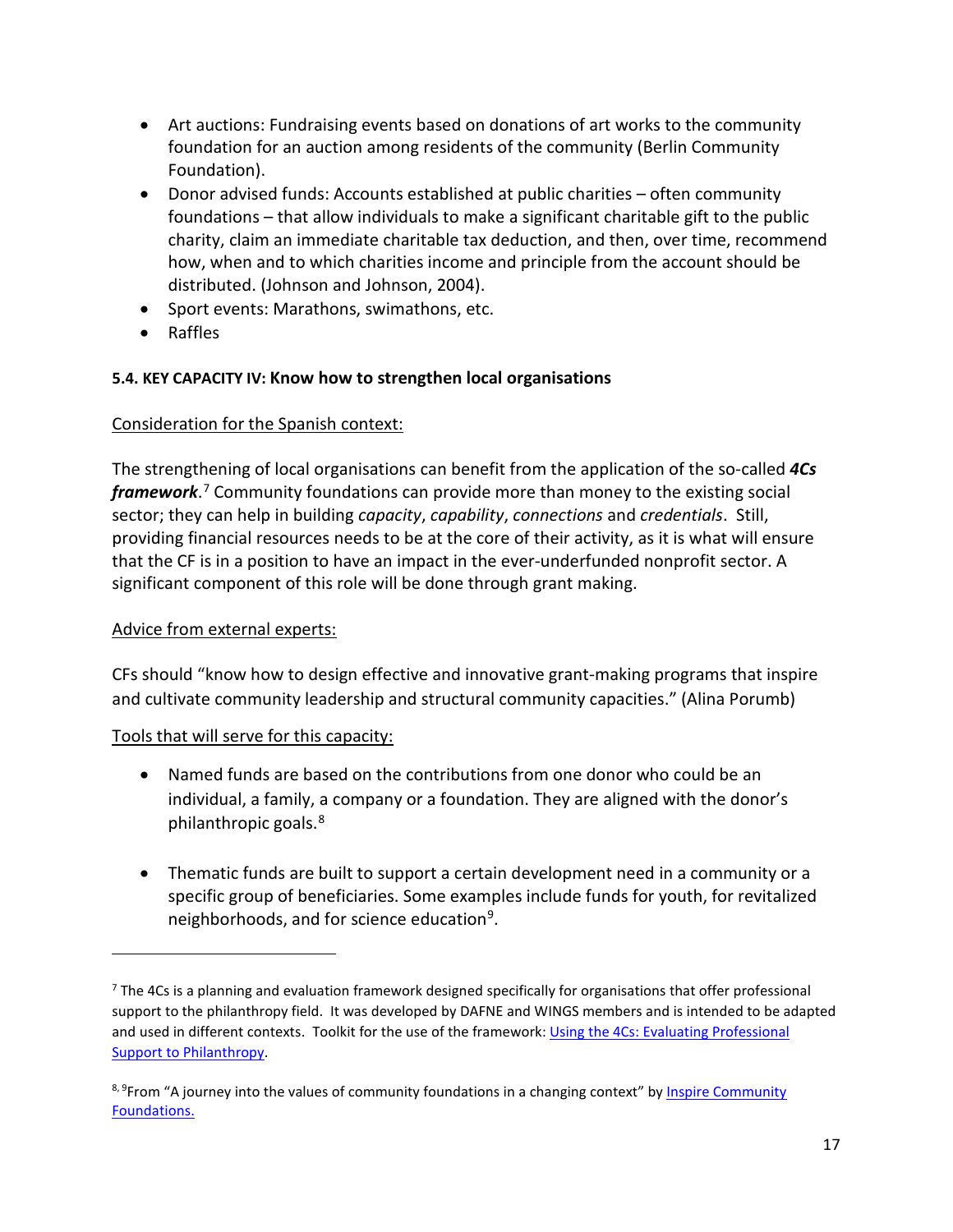- Geographic funds are built to support a certain neighborhood, town or village in the area covered by the foundation.[10](#page-19-0)
- Special funds can be created to support a certain philanthropic mechanism of the foundation, for instance, funds for swimathons, donor circles or endowments. They can also be combinations of the funds above.<sup>[11](#page-19-1)</sup>
- Grants to informal groups: Small grants aimed at promoting civic engagement can make money available to informal groups of citizens (not established charities) to pursue activities that benefit the community.
- Participatory grant making is an approach that gives local organisations, including those that may benefit from receiving the funds, a voice in deciding the allocation among the applicant's projects and transferring decision-making power from the grant maker to local organisations.

## **5.5. KEY CAPACITY V: The hope-not-to-need capacity: Philanthropy disaster response**

#### Consideration for the Spanish context:

Unfortunately, disasters will hit communities at some point in time. Disasters can be caused by natural forces, such as floods or earthquakes; by accidents, such as fires; or by crises of different origins, the latest one being health related (i.e. COVID-19).

A disaster creates a situation in which two differentiated responses are needed. One response is an immediate one—short-term but very rapid and flexible— that is normally about easing the immediate effects of the crises (providing shelter, access to food, etc.). It is also a moment in which a quick gathering of resources is necessary, but more important is a quick deployment.

A community foundation can play a key role in disaster situations, if it has built the appropriate connections; is perceived as a trusted partner; and has the resources and flexibility to deploy with extraordinary speed to realize the mentioned actions. Therefore, some thought and preparation should already be in place when such a situation arises.

Community foundations should have mechanisms in place that allow them to collect and channel significant amounts of money quickly in response to disasters. They should know the local organisations and have robust and flexible mechanisms for collecting and for granting monies. Besides collecting and granting money, an ability to act as a community leader, especially making sure to connect the available resources and facilitate needed collaborations, is a key aspect of disaster response in emergency situations.

The second aspect of disaster response is medium and long term, focusing on rebuilding what has been destroyed or, perhaps, considering how re-building differently should be done. This

<span id="page-19-1"></span><span id="page-19-0"></span><sup>10,11</sup> From "A journey into the values of community foundations in a changing context" by *Inspire Community* [Foundations.](https://inspire-change.org/)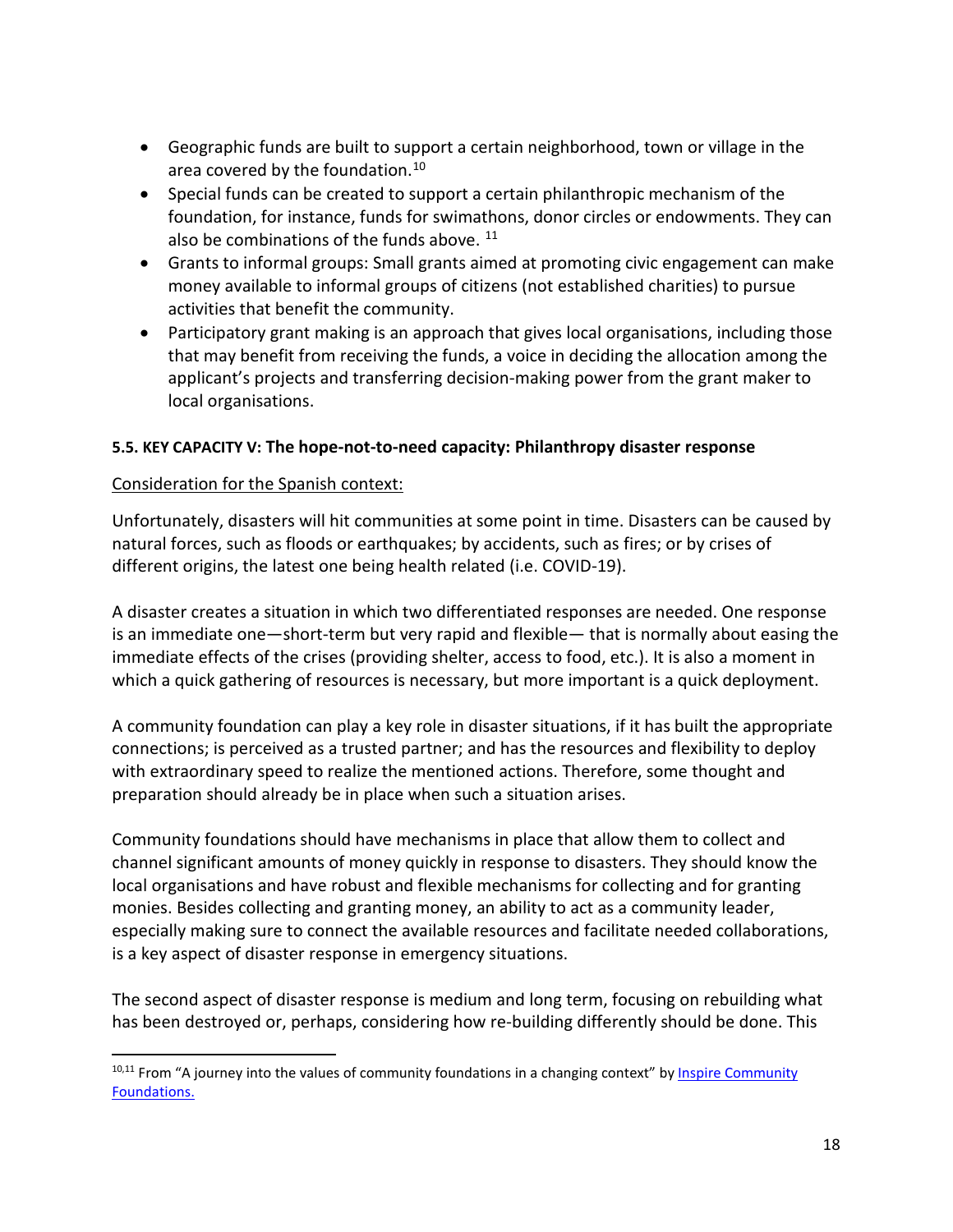second aspect links with its community leadership capacity. Although the most serious and immediate aspects of the health emergency for COVID-19 seems to be over, the social and economic crises it caused will continue to be felt strongly in communities across the country. Community foundations can build on the work begun by informal emergency response groups created during 2020.

# Tools that will serve for this capacity:

Examples of activities to strengthen local organisations are:

- Emergency funds established to quickly channel donations from individuals, corporations, public administrations, etc. to local charities when needed. (Emergencies in communities may come in the form of a natural disaster, a pandemic or an event inflicting severe damage to a section of the community.)
- Online fundraising platforms and SMS donation schemes: These allow for quick collection of donations from a wide range of people.

# **5.6. KEY CAPACITY VI: Know how to ….. a context-specific capacity for each CF reflecting their present reality**

Community foundations should always keep in mind the importance of context and time for two reasons: to ensure that they are capable of dealing with the specificity of the community and are able to deal with a sudden opportunity or threat. This capacity remains open as to signal that each CF is different and will need to act differently to contribute to social progress in its community.

## **6. ADDITIONAL COMMENTS**

As previously stated, a selection of capacities that can inform communications about what community foundations do, are especially important in places where CFs are unknown. A CFSO working to seed and develop new CFs in its country/region/locality can also use these capacities to build a support programme.

Two key issues that should underline all capacities, as well as the support programme, will be:

- The use of technology to maximize the work of the community foundation and its impact, and
- The SDGs to help guide CFs as they identify their aspirations and develop their agendas for social change.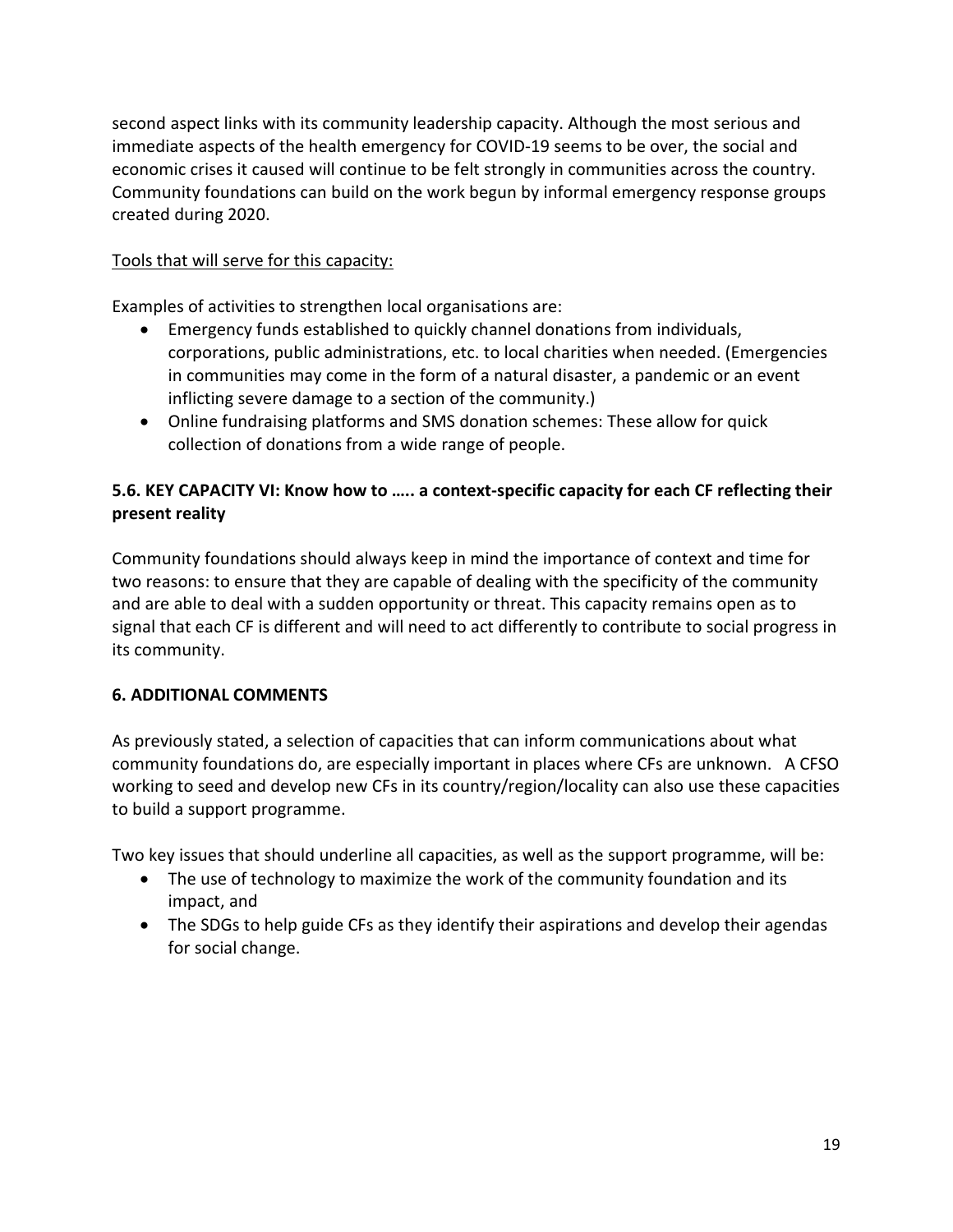## **7. RECOMMENDATIONS**

The following recommendations are drawn from readings that build on and venture beyond readings done during the Senior International Fellows Program.

- A hub and connector role: AEF should become a hub where different actors convene in order to develop the CF movement in Spain.
- Bring in expertise: Invite experts to join the support programme. The knowledge and experience that each capacity requires offer a magnificent opportunity to involve a broad spectrum of experts that will assure continuous input to the capacity building of the sector.
- Identify suitable partners: Use the capacities to find the right partners for the programme and for the sector. Building on the capacities of CFs should be the main reason for others to become partners.
- Documenting role: Make it a conscious practice to document the advancement of the programme and examples of good practices
- Listening and learning: Involve community foundations in the conception of new ideas.
- Bridging role: Connect Spanish foundations to others internationally to keep up to date on new developments and opportunities.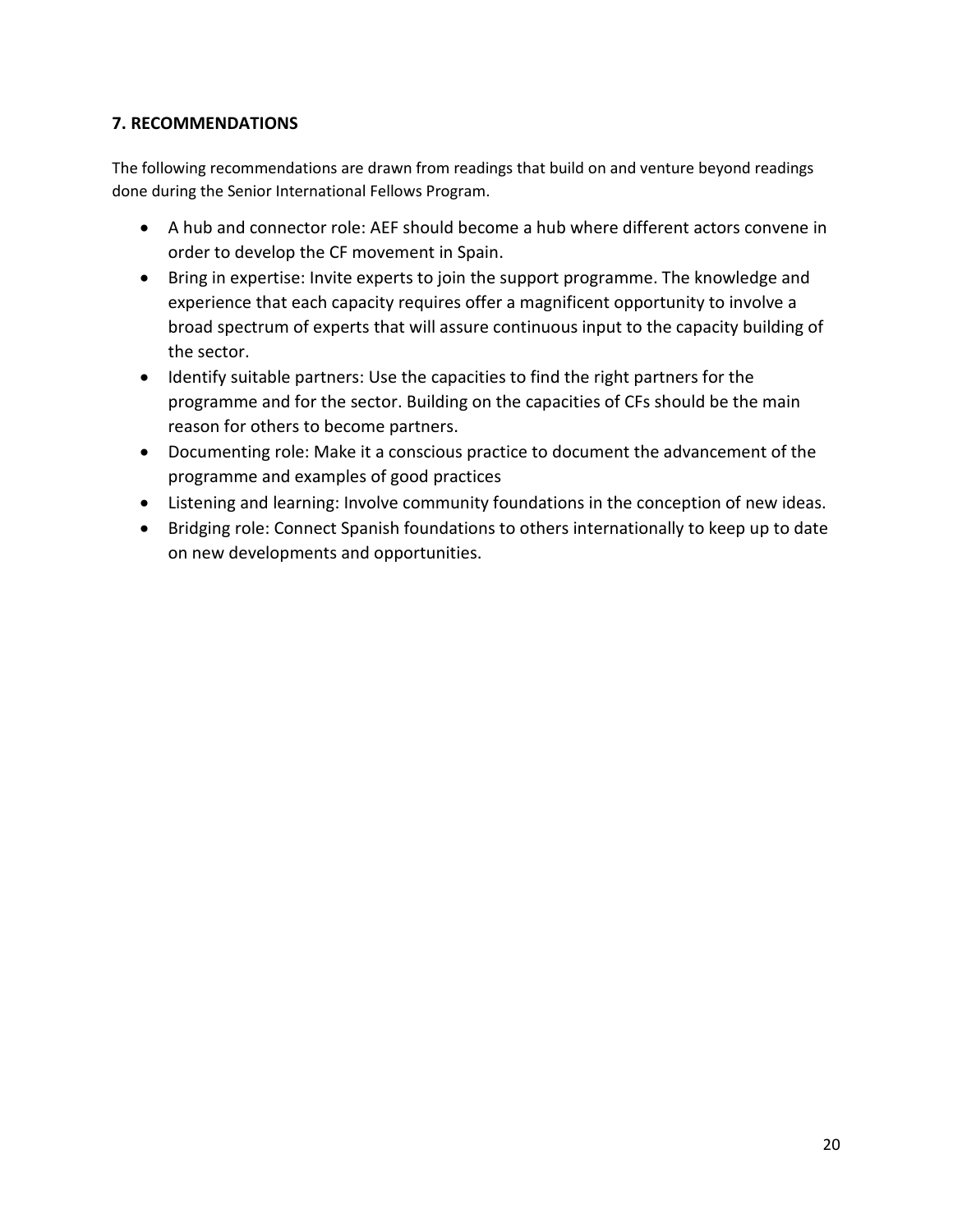## **Annex:**

#### **COMPARATIVE MATRIX OF THE DEFINITIONS OF COMMUNITY FOUNDATIONS**

**From "A promising tool for local innovative development: the case of civic or community foundations in the Iberian Peninsula"**  (Hernández Renner, 2018).

#### Figure 7.1: Comparative matrix of the definitions of community foundations.

|                                                           | 1. COF       | 2. C<br>C      | 3. EFC      | 4. CFN                    | I 5.<br><b>WIKIP</b><br><b>EDIA</b> | 6.<br><b>HOYT</b> | 7.<br><b>FIORE</b> | 8.<br><b>SCHMI</b><br><b>ED</b> | 9.<br><b>AGART</b><br>et al. | 10<br><b>CEMEF</b>        | 11<br>BÜRG<br><b>ERSTIF</b> | 12<br><b>WORL</b><br>D<br><b>BANK</b> | 13<br><b>CMF</b>          | 14<br>PHILIP<br>P | 15<br><b>FERNA</b><br><b>NDEZ</b> | 16.<br><b>MO</b><br>T.           | 17.CH<br>ARRI v<br>LOPEZ | 18<br>NADAL    | 19<br><b>FEURT</b> | 20WIN<br>GS               | 21MA<br>LOMB<br>E |
|-----------------------------------------------------------|--------------|----------------|-------------|---------------------------|-------------------------------------|-------------------|--------------------|---------------------------------|------------------------------|---------------------------|-----------------------------|---------------------------------------|---------------------------|-------------------|-----------------------------------|----------------------------------|--------------------------|----------------|--------------------|---------------------------|-------------------|
| A.1: PRIMARY CHARACTERISTICS OF THE DEFINITION            |              |                |             |                           |                                     |                   |                    |                                 |                              |                           |                             |                                       |                           |                   |                                   |                                  |                          |                |                    |                           |                   |
| $Broad \nX$<br>Ι.<br>and<br>vision<br>mission             |              | $X+$           | $\mathbf X$ | $\boldsymbol{\mathrm{X}}$ | $\mathbf X$                         |                   | X                  | X<br>$^{+}$                     | $\mathbf{X}$                 | $\mathbf X$               | $X+$                        | X                                     | X                         | $X+$              | X                                 | $\mathbf X$                      | X                        | $\mathbf X$    | $X+$               | X                         | $X+$              |
| Stable $X$<br>2.<br>public<br>endowment                   |              |                | $\mathbf X$ | $\boldsymbol{\mathrm{X}}$ | $\mathbf X$                         | X                 | X                  | X                               | $\mathbf X$                  | $\mathbf X$               | $X+$                        | $\mathbf X$                           | $\boldsymbol{\mathrm{X}}$ | X                 | X                                 | $\boldsymbol{\mathrm{X}}$<br>$+$ | $\mathbf X$              |                | $\mathbf X$        | $\mathbf X$               | $\mathbf X$       |
| 3.Geographi<br>c definition                               | X            | $\overline{O}$ | $\mathbf X$ | $\overline{O}$            | X                                   | X                 |                    | X                               | X                            | $\boldsymbol{\mathrm{X}}$ | X                           | X                                     | X                         | X                 | X                                 | $\boldsymbol{\mathrm{X}}$        | X                        | $\mathbf X$    | $\mathbf X$        | $\boldsymbol{\mathrm{X}}$ | $\overline{O}$    |
| 4. Support/Su $ X $<br>bsidize<br>to<br>NGO               |              |                | $\mathbf X$ | $\mathbf X$               | $\mathbf X$                         | $\mathbf O$       |                    |                                 | X                            | $\mathbf X$               | $X^+$                       | $\mathbf X$                           | X                         | $\overline{X}$    | $\overline{O}$                    | $\overline{X}$                   | $\mathbf X$<br>$+$       | $\mathbf X$    | $\overline{X}$     | $\mathbf X$               | $X+$              |
| 5.Independe<br>nce                                        | $\mathbf{X}$ | $\mathbf X$    | $\mathbf X$ | $\overline{O}$            | $\mathbf X$                         | $\mathbf O$       | $\overline{O}$     | X                               | X                            | X                         | $\overline{X}$              | $\mathbf X$                           | X                         | $\mathbf O$       | $\overline{O}$                    | $\overline{X}$                   | X                        | $\overline{X}$ | $\bar{X}$          | $\mathbf X$               | $\Omega$          |
| 6. Leadership $X$<br>and catalysis                        |              | $\mathbf X$    | $\mathbf X$ | $\overline{O}$            | $\mathbf{O}$                        | $\mathbf{O}$      | $\Omega$           | $\overline{X}$                  | $\overline{O}$               | X                         | $\mathbf X$                 | $\overline{O}$                        | X                         | X                 | $\overline{O}$                    | $\overline{X}$                   | X                        | $\mathbf X$    | $\mathbf X$        | $\mathbf X$               | $\overline{O}$    |
| 7. Representa $ X $<br>of<br>tiveness<br>the<br>governing |              | $O+$           | $\mathbf X$ | $\overline{O}$            | $\mathbf X$                         | $\mathcal{O}$     | $\mathcal{O}$      | $\mathcal{O}$                   | $\Omega$                     | X                         | ÷                           | $\mathbf X$                           | $X+$                      | $\mathbf X$       | X                                 | $\boldsymbol{\mathrm{X}}$        | $\mathbf X$              | $\mathbf X$    | $\mathcal{O}$      | $\mathbf X$               | $\overline{O}$    |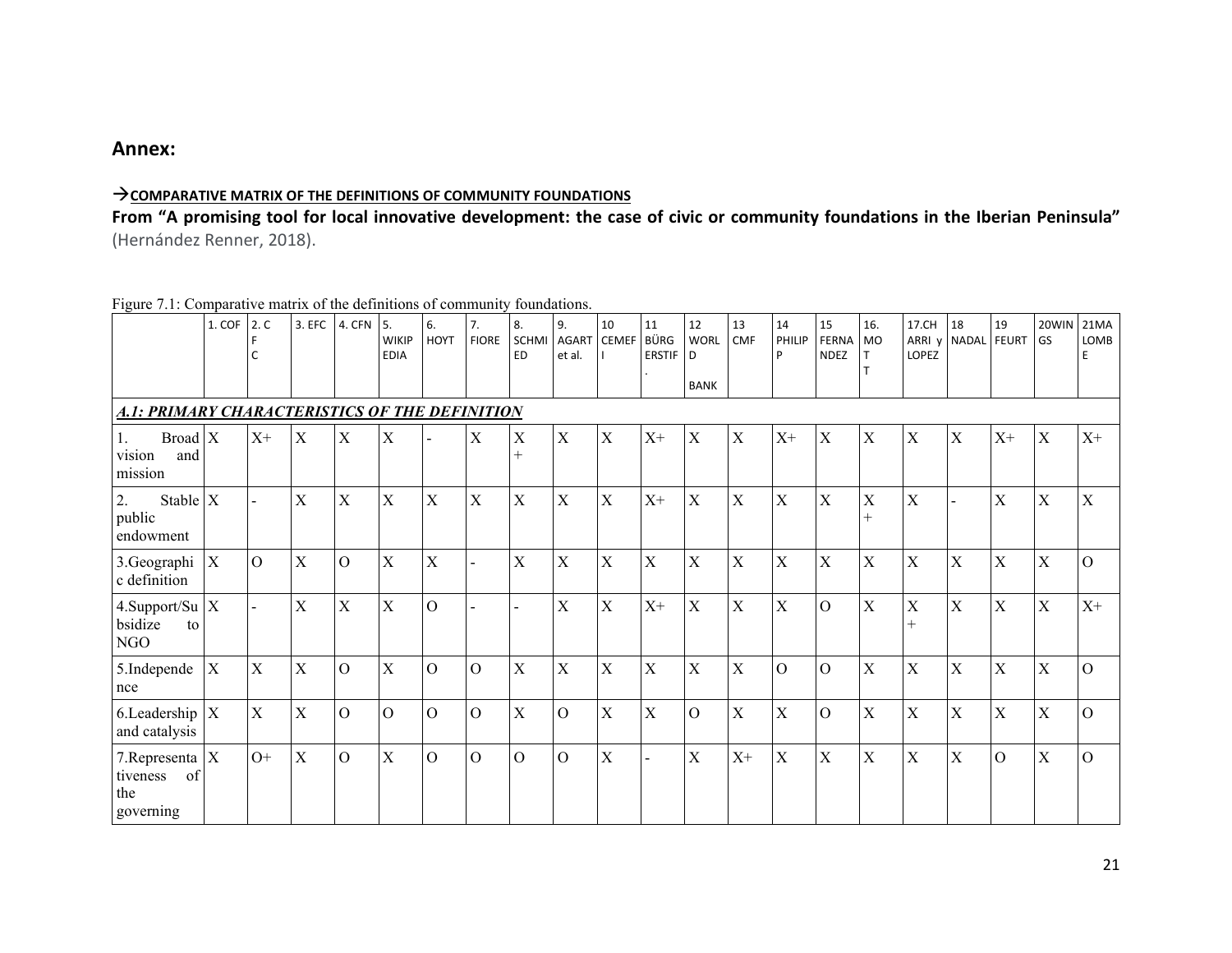| body                                                               |          |                |                |                |                |                |                |                          |                |                |                |                        |                |                |                |                |                |                          |                |                |                |
|--------------------------------------------------------------------|----------|----------------|----------------|----------------|----------------|----------------|----------------|--------------------------|----------------|----------------|----------------|------------------------|----------------|----------------|----------------|----------------|----------------|--------------------------|----------------|----------------|----------------|
| 8. Service to $X$<br>donors                                        |          | $\mathbf X$    | $\mathbf X$    | $\mathbf X$    | $\mathcal{O}$  | $\mathbf X$    | $\mathcal{O}$  | $\mathbf X$              | $\mathbf{O}$   | $\mathbf X$    | $\overline{O}$ | $\mathcal{O}$          | $\mathbf X$    |                | $\overline{O}$ | $\mathbf X$    | $\mathbf X$    | $\overline{O}$           | $\mathbf X$    | $\mathbf X$    | $\mathcal{O}$  |
| $\left  \right $ Tax $\left  X \right $<br>9.<br>regulations       |          | $\mathbf X$    | $\mathbf{r}$   | X              | $\blacksquare$ | $\mathbf X$    | $\mathcal{O}$  | $\mathcal O$             | $\mathbf X$    | $\mathbf X$    | $\mathbf O$    | $\overline{O}$         | X              | $\mathbf X$    | $\mathcal{O}$  | $\mathbf O$    | $\overline{a}$ | $\mathbf X$              | $\mathbb{L}^2$ | X              | $\mathcal{O}$  |
| 10. Promote $ O $<br>philanthropy,<br>social capital<br>and equity |          | $\mathbf X$    | $\mathbf X$    | $\overline{a}$ | $\mathbf X$    | $\overline{O}$ | $\mathcal{O}$  | $\mathbf X$              | $\overline{O}$ | $\mathbf X$    | $\mathbf X$    | $\mathbf X$            | $X^+$          |                | $\overline{O}$ | $\blacksquare$ | X              |                          | $\overline{a}$ |                |                |
| Render $X$<br>11.<br>accounts<br>publicly                          |          | $\overline{O}$ | $\overline{O}$ | $\overline{O}$ | $\overline{O}$ | $\mathbf O$    | $\overline{O}$ | $\mathbf X$              | $\overline{O}$ | $\mathbf{O}$   | $\mathbf X$    | $\mathbf X$            | $\mathbf X$    | $\overline{X}$ | $\mathcal{O}$  | $\mathbf X$    | $\overline{X}$ | $\mathcal{O}$            | $\mathcal{O}$  | X              | $\overline{O}$ |
| Solve $\overline{O}$<br>12.<br>community<br>problems/ne<br>eds     |          | $\overline{O}$ | $\mathbf X$    | $\overline{O}$ | $\overline{O}$ | $\overline{O}$ | $\mathbf X$    | $\overline{O}$           | $\overline{O}$ | $\mathbf X$    | $\overline{O}$ | $\mathbf{O}$<br>$^{+}$ | $\mathbf X$    | $\overline{O}$ | $\mathcal{O}$  | $\mathbf X$    | $\mathbf X$    | $\overline{O}$           | $\mathbf X$    | $\mathbf X$    | $\mathbf X$    |
| 13. Transpare $X$<br>nt<br>proceedings                             |          | $\overline{O}$ | $\overline{O}$ | $\Omega$       | $\overline{O}$ | $\overline{O}$ | $\overline{O}$ | $\mathbf X$              | $\overline{O}$ | $\overline{O}$ | $\mathbf X$    | $\bar{X}$              | $\overline{O}$ | $\overline{O}$ | $\overline{O}$ | $\overline{X}$ | $\mathbf X$    | $\overline{O}$           | $\mathbf{O}$   | $\mathbf X$    | $\overline{O}$ |
| <b>A.2: SECONDARY CHARACTERSITICS</b>                              |          |                |                |                |                |                |                |                          |                |                |                |                        |                |                |                |                |                |                          |                |                |                |
| 14. Improve $X$<br>quality of life                                 |          | $\overline{a}$ | $\mathbf X$    | $\mathbf{O}$   | $\blacksquare$ | $\overline{O}$ |                | $\mathbf X$              | $\overline{O}$ | $\mathbf X$    | Ξ.             | $\mathcal{O}$          | $\mathbf{O}$   | $\overline{O}$ | $\mathbf X$    | $\mathbf O$    | $\mathbf O$    | $\overline{O}$<br>$^{+}$ | $\mathbf{O}$   | $\mathbf X$    | $\overline{O}$ |
| $Long X15.termsolutions$                                           |          | $\mathbf{O}$   |                | $\overline{O}$ | $\mathbf O$    | $\mathbf{O}$   | $\overline{O}$ | $\mathbf O$              | $\mathbf X$    | $\overline{O}$ | $\overline{O}$ | $\overline{O}$         | $\bar{X}$      | $\overline{O}$ | $\Omega$       | $\overline{O}$ | $\overline{O}$ | $\overline{O}$           | $\mathbf{O}$   | $\Omega$       | $\mathbf X$    |
| 16. Created $\overline{O}$<br>by 1 or more                         |          | $\overline{O}$ | $\mathbf{O}$   | $\overline{O}$ | $\mathbf O$    | $\mathbf X$    | $\mathbf O$    | $\overline{a}$<br>$^{+}$ | $\overline{O}$ | $\overline{O}$ | $\overline{X}$ | $\overline{O}$         | $\mathbf{O}$   | $\overline{O}$ | $\mathbf X$    | $\mathbf O$    | $\overline{X}$ | $\overline{O}$           | $\mathcal O$   | $\mathcal{O}$  | $\mathbf X$    |
| Local $X$<br>17.<br>knowledge                                      |          | $\overline{O}$ | $\overline{O}$ | $\overline{O}$ | $\overline{O}$ | $\overline{O}$ | $\overline{O}$ | $\overline{O}$           | $\overline{O}$ | $\mathbf X$    | $\overline{O}$ | $\overline{O}$         | $\overline{O}$ | $\mathbf X$    | $\overline{O}$ | $\mathbf X$    | $\mathbf X$    | $\overline{O}$           | $\overline{O}$ | $\overline{O}$ | $\overline{O}$ |
| 18.Local<br>character                                              | $\Omega$ | $\overline{O}$ | $\mathcal{O}$  | $\Omega$       | $\overline{O}$ | $\mathcal{O}$  | $\overline{O}$ | $\mathbf O$              | $\overline{O}$ | $\mathcal{O}$  | $\overline{O}$ | $\overline{O}$         | $\overline{O}$ | $\overline{O}$ | $\mathcal{O}$  | $\overline{a}$ | $\mathbf X$    | $\mathcal{O}$            | $\mathcal{O}$  | $\mathbf X$    | $\mathbf X$    |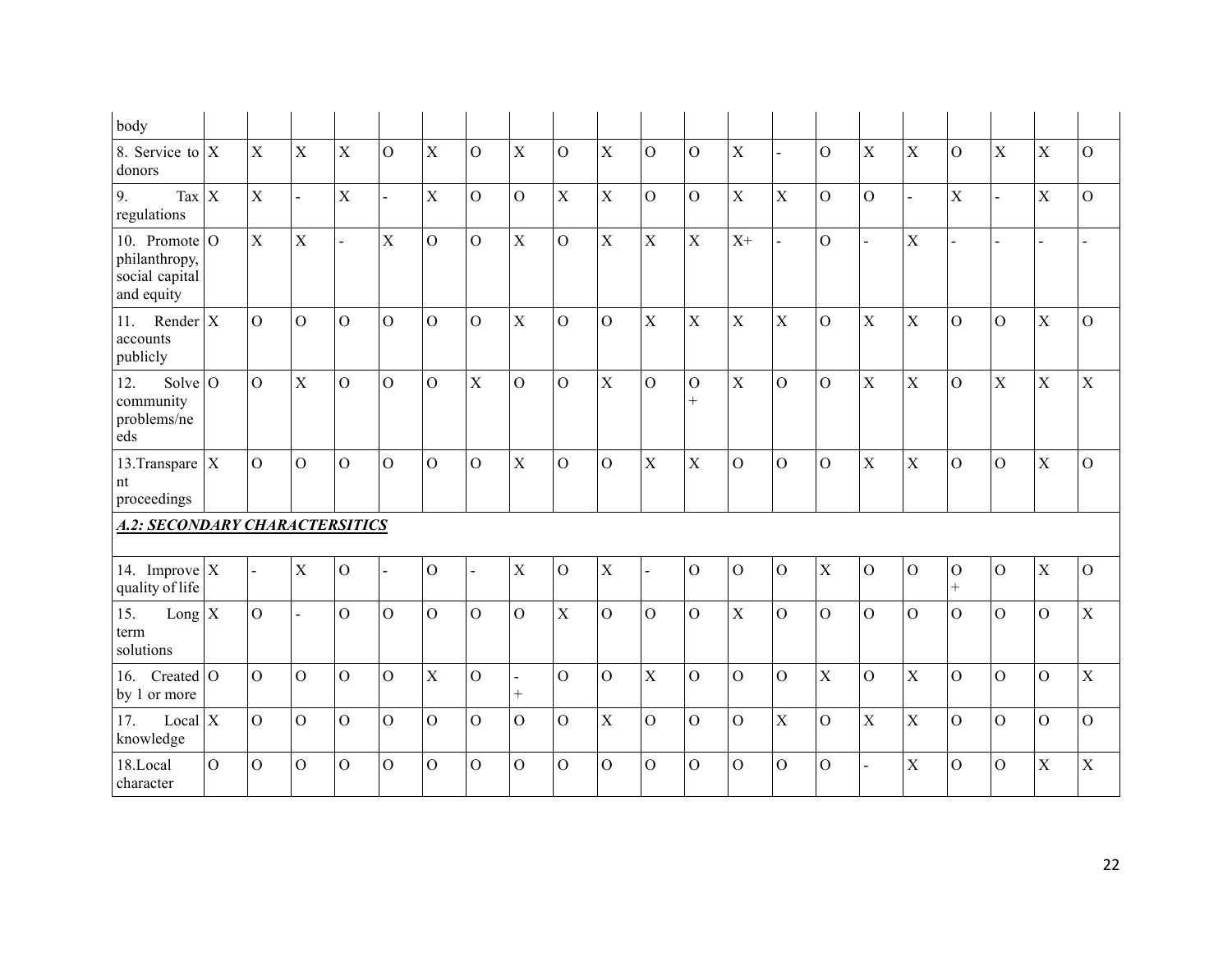#### **Works Cited and Consulted**

- $\triangleright$  Alexandrov, Andreea. 2020. Sustainability as systemic value. Unlocking systems change. A power-proposition for community foundations. ECFI Learning Lab for Changemakers. The European Community Foundation Initiative (ECFI).
- ASSIFERO. 2017. [A Guide to Community Foundations in Italy.](https://cpcs.commons.gc.cuny.edu/wp-content/blogs.dir/3079/files/2018/04/Assifero-Italien_Guide_RZ.pdf) European Community Foundation Initiative (ECFI).
- $\triangleright$  Avrorina, Larisa & Khodorova, Yulia. 2017. When size matters: The phenomenon of [community foundations in small towns and rural areas of Russia.](https://www.cafonline.org/docs/default-source/about-us-research/when-size-matters-caf-russia-community-foundation-report.pdf) CAF Russia.
- $\triangleright$  Avrorina, Larisa & Knight, Barry. 2021. [Assets, Capacity, Trust.](https://globalfundcommunityfoundations.org/wp-content/uploads/2021/03/AssetsCapacitiesTrust_Feb2021.pdf) Role of Community [Foundations in Development of Local Philanthropy.](https://globalfundcommunityfoundations.org/wp-content/uploads/2021/03/AssetsCapacitiesTrust_Feb2021.pdf) [Charities Aid Foundation Russia,](http://www.cafrussia.ru/) [Global Fund for Community Foundations](http://www.globalfundcommunityfoundations.org/) and [Philanthropy for Social Justice and Peace.](https://cpcs.commons.gc.cuny.edu/wp-content/blogs.dir/3079/files/2018/04/Assifero-Italien_Guide_RZ.pdf)
- $\triangleright$  Bernholz, Lucy, K. Fulton, and G. Kasper. 2005. On the Brink of New Promise. The Future [of U.S. Community Foundations.](http://philanthropy.org/documents/IFPBernholz.pdf) Blueprint Research & Design and the Monitor Institute.
- Candid. 2021. [Community leadership assessment tool.](https://www.issuelab.org/resources/36380/36380.pdf)
- $\triangleright$  Carson, Emmett. 2008. "The Myth of Community Foundation Neutrality and the Case for [Social Justice"](https://cpcs.commons.gc.cuny.edu/files/2017/06/Carson_MythofCFNeutrality_2008.pdf) in *Local Mission – Global Vision: Community Foundations in the 21st Century*, eds. Peter deCourcy Hero and Peter Walkenhorst. New York, NY: Bertelsmann Stiftung. pp. 65-76.
- Community Foundations of Canada. 2001. [Explorations: Principles for Community](https://philea.issuelab.org/resource/community-foundations-of-canada-explorations-principles-for-community-foundations.html)  [Foundations.](https://philea.issuelab.org/resource/community-foundations-of-canada-explorations-principles-for-community-foundations.html)
- Community Foundations of Canada. *Vital Signs* Indicators for 2019.
- Community Foundations of Canada. 2002. [The Community Foundation Difference.](https://www.issuelab.org/resources/13717/13717.pdf)  [Describing what makes us special.](https://www.issuelab.org/resources/13717/13717.pdf)
- Community Foundations of Canada. 2001. [Explorations: Principles for Community](https://www.huzurevleri.org.tr/docs/CommunityFoundationsOfCanada_PrinciplesForCommunityFoundations.pdf)  [Foundations.](https://www.huzurevleri.org.tr/docs/CommunityFoundationsOfCanada_PrinciplesForCommunityFoundations.pdf)
- [Comunalia | Alianza de Fundaciones Comunitarias de México.](https://comunalia.org.mx/) 2002. [The Community](http://wings.issuelab.org/resources/13691/13691.pdf)  [Foundation Difference: Describing What Makes Us Special.](http://wings.issuelab.org/resources/13691/13691.pdf)
- Council on Foundations. 2013. [Framework for Community Leadership by a Community](https://www.cof.org/sites/default/files/documents/files/Framework%20for%20Community%20Leadership%20by%20a%20Community%20Foundation%202013.pdf)  [Foundation.](https://www.cof.org/sites/default/files/documents/files/Framework%20for%20Community%20Leadership%20by%20a%20Community%20Foundation%202013.pdf)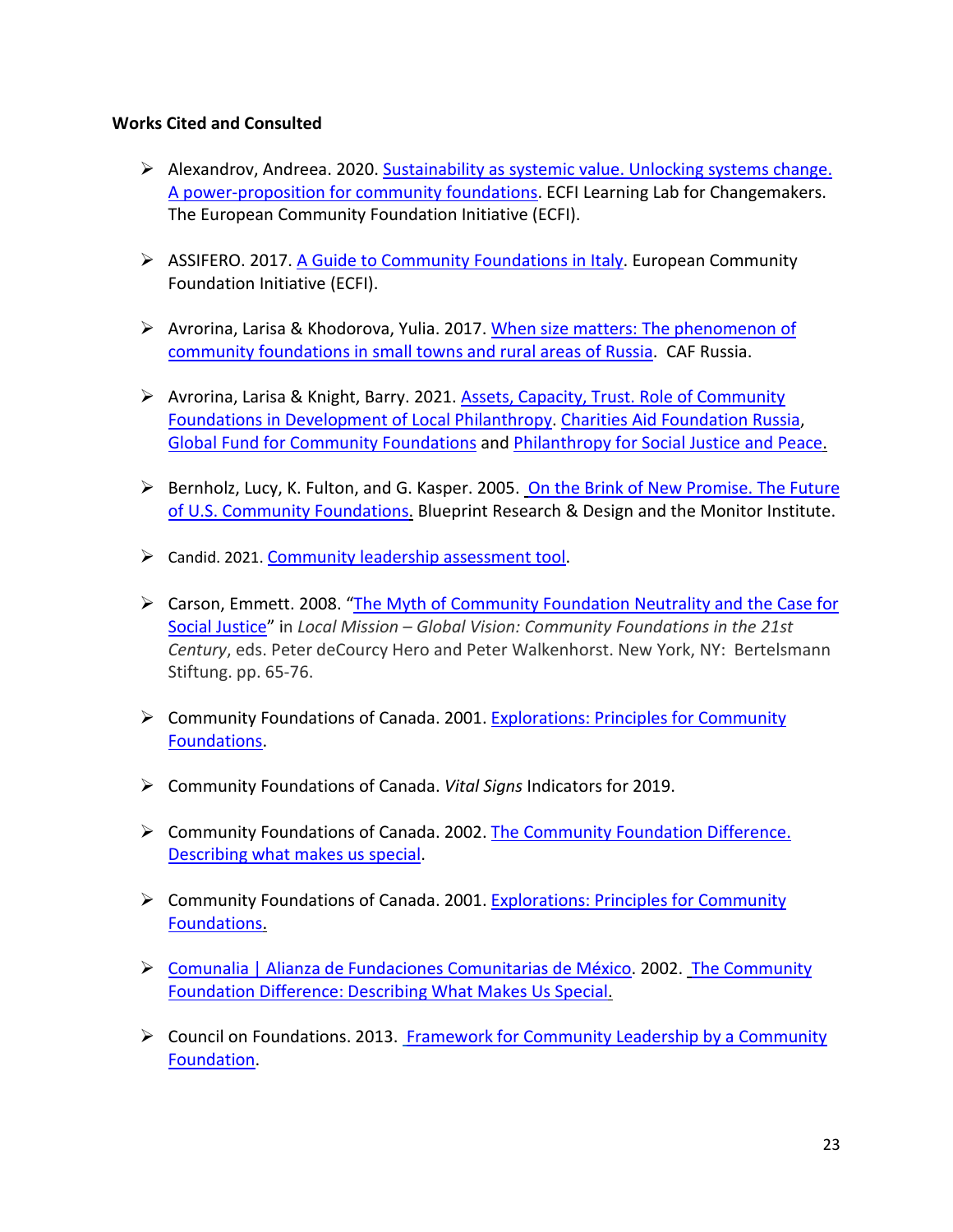- Ceznek [Şandru], Codrina. 2014. [Participatory Needs Assessment in Local Communities.](https://www.researchgate.net/publication/289961812_Participatory_needs_assessment_in_local_communities_methodological_aspects)  [Methodological Aspects.](https://www.researchgate.net/publication/289961812_Participatory_needs_assessment_in_local_communities_methodological_aspects) Bulletin of the Transilvania University of Braṣov. Series VII: Social Sciences • Law • Vol. 7 (56) No. 2 – 2014.
- Fresno, José Manuela and Rodriguez Cabrero, Gregorio. 2019. El potencial desarrollo de las Fundaciones Comunitarias (FC) en España.
- Gilbert, Linetta. 2006. [Are we the right sort of glue?](https://www.alliancemagazine.org/feature/are-we-the-right-sort-of-glue/) *Alliance* Magazine.
- $\triangleright$  Hernández Renner, Alejandro et al. 2018. A promising tool for local innovative development: the case of civic or community foundations in the Iberian Peninsula.
- $\triangleright$  Johnson, Paula Doherty and Johnson, Stephen P. 2004. Tools for Good: a guide to [vehicles for philanthropy and charitable giving.](https://wings.issuelab.org/resources/14017/14017.pdf)
- $\triangleright$  INSPIRE's [Knowledge Capsule](https://urldefense.proofpoint.com/v2/url?u=https-3A__miro.com_app_board_o9J-5FlNHJosQ-3D_&d=DwMFaQ&c=8v77JlHZOYsReeOxyYXDU39VUUzHxyfBUh7fw_ZfBDA&r=uGLs45X8PnntAVqXMUFXyfmopxcIbBX8X2HHIrtbvNQ&m=80DoABVyFMN4_ghtOqPxBc1PHmi-P9A0-xmoq_JAoPU&s=Zh4bnt_eEVX3D9InpFr6zdmFLGeYNdCDllgj4e8XG0A&e=) [miro.com]. n.d. Value of Community Foundations in New [and Changing Contexts.](https://miro.com/app/board/o9J_lNHJosQ=/)
- Maier Nunes, Mariane. 2017. [When scarcity drives innovation, people become a](https://cpcs.commons.gc.cuny.edu/wp-content/blogs.dir/3079/files/2017/03/When-scarcity-drives-innovation-people-becomes-a-CFs-biggest-asset_M-Maier-Nunes.pdf)  [community foundation's biggest asset: a view from](https://cpcs.commons.gc.cuny.edu/wp-content/blogs.dir/3079/files/2017/03/When-scarcity-drives-innovation-people-becomes-a-CFs-biggest-asset_M-Maier-Nunes.pdf) Brazil. Global Fund for Community Foundations.
- $\triangleright$  Martínez de Seabra, Hugo. 2020. Is there space for community philanthropy within the [Portuguese civil society landscape?](https://www.gc.cuny.edu/center-philanthropy-and-civil-society/publications-and-research/international-fellows-research) Emerging Leaders International Fellows Program, Center on Philanthropy and Civil Society, The Graduate Center, CUNY.
- Massot, Carles. 2020. [Establishment and development of community foundations in](https://www.cof.org/sites/default/files/documents/files/Community-Foundation-Disruptions-21st-Century.pdf)  [Spain.](https://www.cof.org/sites/default/files/documents/files/Community-Foundation-Disruptions-21st-Century.pdf) Emerging Leaders International Fellows Program, Center on Philanthropy and Civil Society, The Graduate Center, CUNY.
- Murphy, Kevin. K. 2017. [Community Foundation Business Model Disruption in the 21st](https://www.cof.org/sites/default/files/documents/files/Community-Foundation-Disruptions-21st-Century.pdf)  [Century.](https://www.cof.org/sites/default/files/documents/files/Community-Foundation-Disruptions-21st-Century.pdf) Council on Foundations.
- Landa García Téllez, Agustín. 2020. [Fundaciones Comunitarias en México: Historia y](https://cpcs.commons.gc.cuny.edu/wp-content/blogs.dir/3079/files/2021/04/Fundaciones-Comunitarias-en-Mexico-Historia-y-Reflexiones-ver-final.pdf)  [Reflexiones.](https://cpcs.commons.gc.cuny.edu/wp-content/blogs.dir/3079/files/2021/04/Fundaciones-Comunitarias-en-Mexico-Historia-y-Reflexiones-ver-final.pdf)
- Landa García Téllez, Agustín. 2020. [History of Two Community Foundations in Mexico.](https://cpcs.commons.gc.cuny.edu/wp-content/blogs.dir/3079/files/2021/04/Ideas-on-the-creation-of-a-CF-and-CFSO-by-ALGT.pdf)
- $\triangleright$  Legodi, Max, and Diana Leat. 2001. Case Studies of Organizations Supporting [Community Foundations: Southern African Grantmakers' Association \(SAGA\).](https://cpcs.commons.gc.cuny.edu/files/2017/06/Legodi-and-Leat-Case-Study-of-SAGA-2001.pdf)
- Phillips, Susan et al. 2016. Knowledge as Leadership, Belonging as Community: How [Canadian Community Foundations Are Using Vital Signs for Social Change.](https://www.researchgate.net/publication/333221123_Knowledge_as_Leadership_Belonging_as_Community_How_Canadian_Community_Foundations_Are_Using_Vital_Signs_for_Social_Change) *The Foundation Review*, vol. 8, issue 3**.**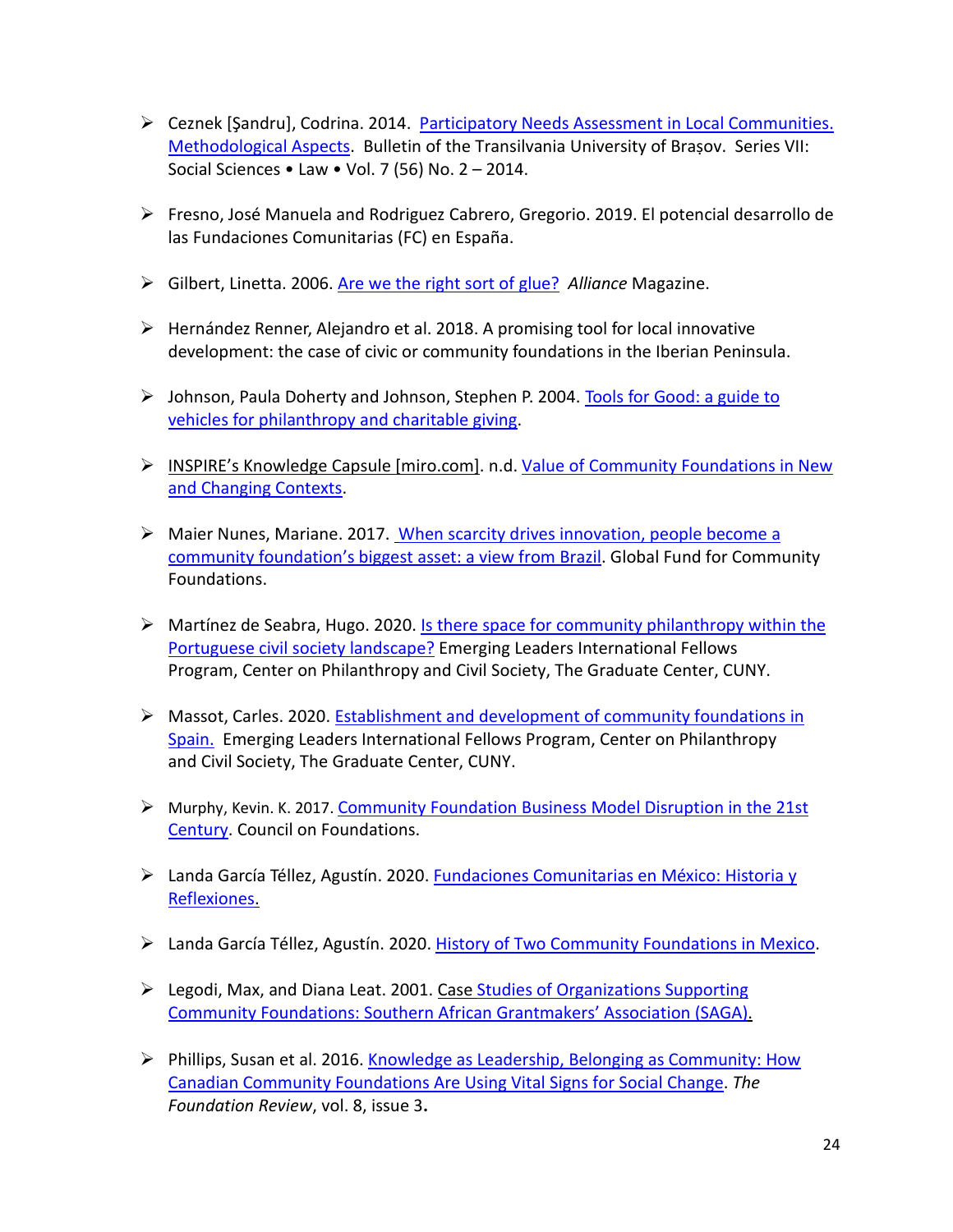Reynolds, Dorothy. 2008. *The Balancing Act*. C.S. Mott Foundation.

I. [The Role of a Community Foundation as a Grantmaker](https://urldefense.proofpoint.com/v2/url?u=http-3A__www.philanthropy.org_seminars_documents_monograph1.pdf&d=DwMF-g&c=8v77JlHZOYsReeOxyYXDU39VUUzHxyfBUh7fw_ZfBDA&r=uGLs45X8PnntAVqXMUFXyfmopxcIbBX8X2HHIrtbvNQ&m=hNa6kSAq_gwjJiYWCNMv-y2vymsruIBB3-wYMHOnmvg&s=4CIaHX3kU3BHGq6Gval_-JzBM_Yx0TxlFAtG3cXOE-k&e=) 

- II. [The Role of a Community Foundation as a Vehicle for Philanthropy](https://urldefense.proofpoint.com/v2/url?u=http-3A__www.philanthropy.org_seminars_documents_monograph2.pdf&d=DwMF-g&c=8v77JlHZOYsReeOxyYXDU39VUUzHxyfBUh7fw_ZfBDA&r=uGLs45X8PnntAVqXMUFXyfmopxcIbBX8X2HHIrtbvNQ&m=hNa6kSAq_gwjJiYWCNMv-y2vymsruIBB3-wYMHOnmvg&s=hrm8hvfv8HHFZ_RimdlfXWxLAY8vsxErQpJ5xjXOEbw&e=)
- III. [The Role of a Community Foundation as a Community Leader](https://urldefense.proofpoint.com/v2/url?u=http-3A__www.philanthropy.org_seminars_documents_monograph2.pdf&d=DwMF-g&c=8v77JlHZOYsReeOxyYXDU39VUUzHxyfBUh7fw_ZfBDA&r=uGLs45X8PnntAVqXMUFXyfmopxcIbBX8X2HHIrtbvNQ&m=hNa6kSAq_gwjJiYWCNMv-y2vymsruIBB3-wYMHOnmvg&s=hrm8hvfv8HHFZ_RimdlfXWxLAY8vsxErQpJ5xjXOEbw&e=)
- Travers, Julia. 2020. [The People's Philanthropy: Giving Circles Organize, With Help From](https://www.insidephilanthropy.com/home/2020/1/8/reclaiming-philanthropy-giving-circles-organize-with-help-from-a-big-funder)  [a Big Funder.](https://www.insidephilanthropy.com/home/2020/1/8/reclaiming-philanthropy-giving-circles-organize-with-help-from-a-big-funder) *Inside Philanthropy*.
- $\triangleright$  Thompson, Andrés. 2006. Community foundations in Latin America–can the concept be [adapted?](https://www.alliancemagazine.org/feature/community-foundations-in-latin-america-can-the-concept-be-adapted/) *Alliance Magazine*.
- $\triangleright$  St John, Shannon E. 2008. Fundaciones Cívicas N° 2 Compromiso de los ciudadanos [con los ciudadanos - El caso de la Fundació Tot Raval.](https://www.fundacionbertelsmann.org/publicaciones/estudio-de-la-fundacio-tot-raval/) Fundación Bertelsmann.
- ► St John, Shannon E. 2009. Fundaciones Cívicas N° 3 Compromiso de los ciudadanos [con los ciudadanos - Estudio de la Fundación Maimona.](https://www.fundacionbertelsmann.org/publicaciones/estudio-de-la-fundacion-maimona/) Fundación Bertelsmann.
- $\triangleright$  St John, Shannon E. 2009. Fundaciones Cívicas N° 4 Compromiso de los ciudadanos [con los ciudadanos - Fundació Ciutat del Valls.](https://www.fundacionbertelsmann.org/publicaciones/estudio-de-la-fundacio-ciutat-de-valls/) Fundación Bertelsmann.
- $\triangleright$  St John, Shannon E. 2009. Fundaciones Cívicas N° 5 Compromiso de los ciudadanos [con los ciudadanos - Fundació Novessendes.](https://www.fundacionbertelsmann.org/publicaciones/estudio-de-la-fundacio-ciutat-de-valls/) Fundación Bertelsmann.
- $\triangleright$  St John, Shannon E. 2009. Fundaciones Cívicas N° 6 Compromiso de los ciudadanos [con los ciudadanos - Fundación Ciudad Rodrigo.](https://www.fundacionbertelsmann.org/wp-content/uploads/2021/10/38._Estudio_Fundacion_Ciudad_Rodrigo_2006_1_.pdf) Fundación Bertelsmann.
- $\triangleright$  St John, Shannon E. and Mosquera, Mercedes. 2010. Fundaciones Cívicas N° 8 [Compromiso de los ciudadanos con los ciudadanos - Fundació Horta Sud.](https://www.fundacionbertelsmann.org/publicaciones/estudio-de-la-fundacio-horta-sud/) Fundación Bertelsmann.
- $\triangleright$  St John, Shannon E. 2012. Fundaciones Cívicas N° 12 Compromiso de los ciudadanos [con los ciudadanos - Fundación Ciudad](https://www.yumpu.com/es/document/read/34057680/estudio-fundacion-ciudad-de-siguenza-fundacian-bertelsmann) de Siguenza. Fundación Bertelsmann.
- United Kingdom Community Foundations. 2021. [UKCF quality accreditation.](https://www.ukcommunityfoundations.org/quality-accreditation)
- United Kingdom Community Foundations. 2019. [Philanthropy Advice Competency](https://www.ukcommunityfoundations.org/media/lizgta2e/philanthropy-advice-framework-september-2019-1.pdf)  [Framework.](https://www.ukcommunityfoundations.org/media/lizgta2e/philanthropy-advice-framework-september-2019-1.pdf)
- WINGS. 2017. [Using the 4Cs: Evaluating Professional Support to Philanthropy.](https://wings.issuelab.org/resource/using-the-4cs-evaluating-professional-support-to-philanthropy.html)
- $\triangleright$  Yurkina [Starikova], Anastasiya. 2019. Social Passport of Territory: Implementation Practice Analytical note. Sodeistvie Social Initiative Support Fund.